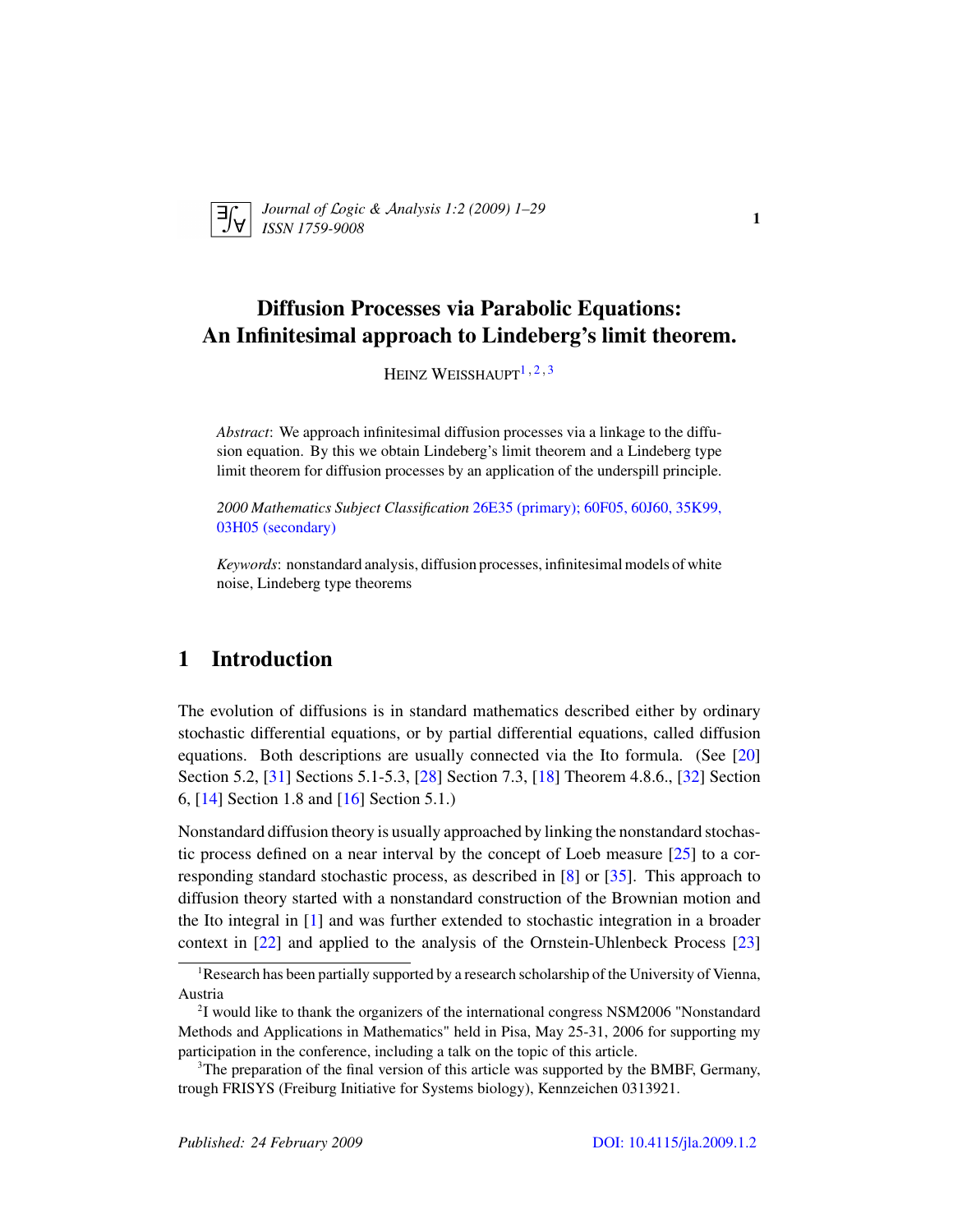and the Malliavin Calculus [\[9\]](#page-27-6) (see also [\[24\]](#page-28-6)). Some further important developments concerning Loeb measures on Hyperfinite spaces can be found in [\[12\]](#page-27-7). Their abstraction leads to the concept of neocompactness that can be used to prove the existence of solutions of stochastic differential equations with special properties [\[17\]](#page-27-8).

Another way of linking nonstandard stochastic processes to the standard mathematical world - by Nelson's reduction algorithm - is described in [\[27\]](#page-28-7). A third possibility [\[3\]](#page-26-1) is to use hyper-finite combinatorics and the concept of equivalent processes ([\[27\]](#page-28-7) Chapter 17) together with path-wise versions of Ito's formula and Girsanov's theorem.

We approach diffusions via infinitesimal stochastic difference equations and call the solutions of these equations infinitesimal diffusion processes. To connect the infinitesimal diffusion processes to the world of standard mathematics we employ Kolmogorov's backward equation.

By this connection we further prove that the standard parts of the expectations of the infinitesimal diffusion processes are independent of the choice of the underlying infinitesimal model of white noise.

This fact can be interpreted as an infinitesimal version of a Lindeberg type limit theorem. By the underspill-principle of nonstandard analysis this enables us to prove a Lindeberg type limit theorem for diffusions in standard mathematical terms. This limit theorem is contrasted by various approximation theorems provided in [\[18\]](#page-27-1).

Note that the relation between nonstandard diffusion processes and the diffusion equation has - in a different way - already been investigated in [\[4\]](#page-26-2). Another, similar connection between a stochastic differential equation and a partial differential equation is the connection between the Navier-Stokes equation and the Foias equation. Investigation on this connection by nonstandard methods was done in [\[6\]](#page-26-3) and [\[7\]](#page-27-9).

Diffusion processes  $Y : \Omega \times [t_0, T] \mapsto \mathbb{R}$  with initial state  $x_0$  are in the standard mathematical literature described as solutions of stochastic differential equations

<span id="page-1-0"></span>(1) 
$$
dY_t = a(t, Y_t) dt + \sigma(t, Y_t) dB_t \wedge Y_{t_0} = x_0
$$

(with  $B_t$  denoting Brownian motion). Note that the existence of the solution of a stochastic differential equation presupposes in the Ito interpretation  $(28)$  Section 5.1) the notion of stochastic integration. Equation [\(1\)](#page-1-0) is in the Ito interpretation just an abbreviation of  $Y_T = Y_{t_0} + \int_{t_0}^T a(t, Y_t) dt + \int_{t_0}^T \sigma(t, Y_t) dB_t$ . (See also [\[31\]](#page-28-0) Section 3.4 or [\[16\]](#page-27-3) Sections 5.2 and 5.3.)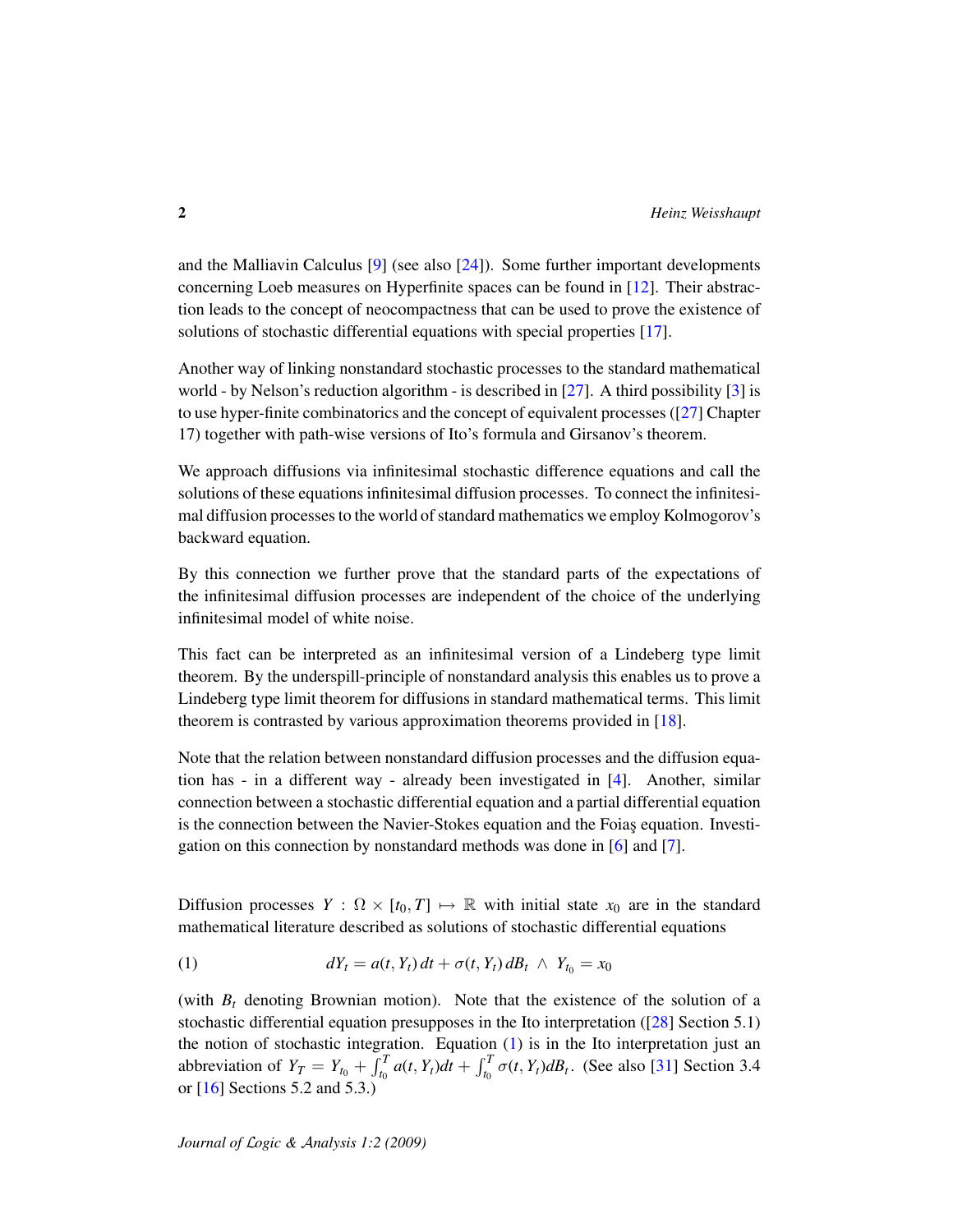In our approach we investigate the solution  $X : \Omega \times [t_0 \dots T] \to \mathbb{R}$  of the infinitesimal stochastic difference equation

<span id="page-2-1"></span>(2) 
$$
\delta X_t = a(t, X_t) dt + \sigma(t, X_t) \delta W_t
$$
 with initial state  $X_{t_0} = x_0$ .

Here  $(\delta W_t)_{t \in [t_0...T]}$  denotes an arbitrary infinitesimal model of white noise (see Definition [3.11\)](#page-7-0). Note that our approach does not rely on the concept of Ito integration. We also do not use martingale arguments, Ito's formula, Girsanov's theorem, Nelson's reduction algorithm, Loeb measures, combinatorics or the Fourier-Laplace transform.

The existence of solutions  $u : [t_0, T] \times \mathbb{R} \to \mathbb{R}$  of Kolmogorov's backward equation

<span id="page-2-4"></span>(3) 
$$
\frac{\partial u(t,x)}{\partial t} + a(t,x)\frac{\partial u(t,x)}{\partial x} + \frac{1}{2}\sigma^2(t,x)\frac{\partial^2 u(t,x)}{\partial x^2} = 0, \quad u(T,x) = f(x)
$$

constitutes the starting point of our investigation. Sufficient regularity conditions on the functions *a*,  $\sigma$  and *f* that grant the existence of a solution<sup>[4](#page-2-0)</sup> of Kolmogorov's backward equation are provided in [\[34\]](#page-28-8) Theorem 3.2.1 and [\[18\]](#page-27-1) Theorem 4.8.6. An analytic existence proof can be found in [\[13\]](#page-27-10) Section 6.

Given a random variable *Z* we denote its expectation by  $\mathbb{E}[Z]$ . The solution  $u(t, x)$  of Kolmogorov's backward equation is (following [\[31\]](#page-28-0) Section 5.1) linked to [\(1\)](#page-1-0) via

<span id="page-2-3"></span>
$$
u(t_0,x_0) = \mathbb{E}[f \circ Y_T].
$$

We prove (see Theorem [4.13\)](#page-15-0), that the solution *X* of [\(2\)](#page-2-1) fulfills

(5) 
$$
\mathbb{E}[f \circ X_T] \approx u(x_0, t_0).
$$

The closeness of  $\mathbb{E}[f \circ X_T]$  and  $u(x_0, t_0)$  expressed by [\(5\)](#page-2-2) is the starting point for all further investigations. It enables us to prove a Lindeberg type limit theorem for discrete time processes that approximate diffusion processes. It further shows together with [\(4\)](#page-2-3) that

<span id="page-2-2"></span>
$$
\mathbb{E}[f\circ X_T] \; \approx \; \mathbb{E}[f\circ Y_T]
$$

(provided that the expectations  $\mathbb{E}[f \circ X_T]$ ,  $\mathbb{E}[f \circ Y_T]$  and the solution *u* of [\(3\)](#page-2-4) exist).

$$
\frac{\partial v(t,x)}{\partial t} = a(t,x)\frac{\partial v(t,x)}{\partial x} + \frac{1}{2}\sigma^2(t,x)\frac{\partial^2 v(t,x)}{\partial x^2}, \ \ v(t_0,x) = f(x)
$$

<span id="page-2-0"></span><sup>&</sup>lt;sup>4</sup>If  $u(t, x)$  is a solution of the terminal value problem [\(3\)](#page-2-4), then  $v(t, x) := u(T + t_0 - t, x)$ solves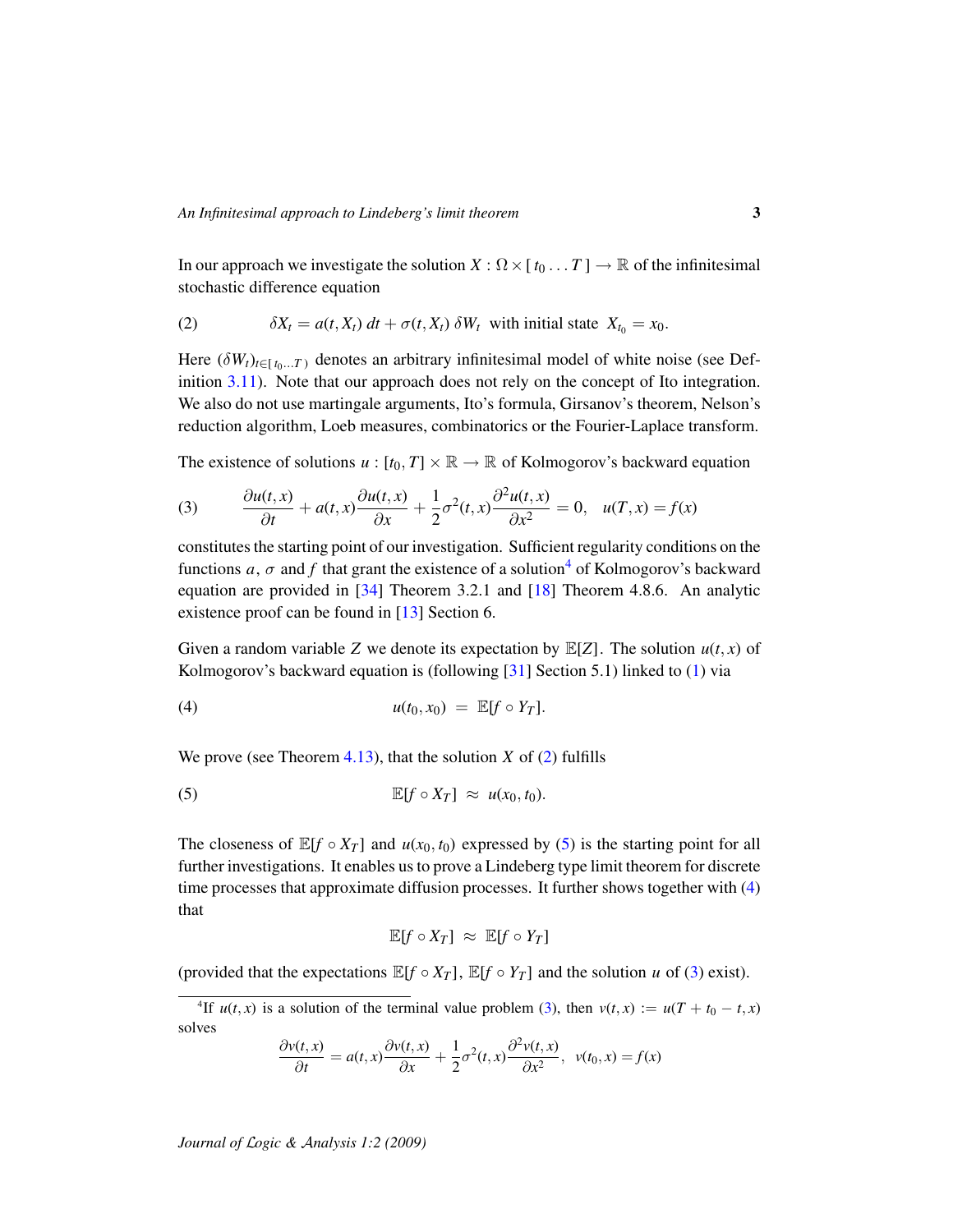## 2 Preliminaries and Notation

We use the notation provided by internal theories to formulate our mathematical results. The notation can be obtained form the st- $\in$ -languages IST or BST (see [\[26\]](#page-28-9), [\[10\]](#page-27-11), [\[15\]](#page-27-12)). We suppose that the reader is familiar with the notion of*standard, internal and external formula* and with the *principles of transfer, idealization and standardization* and some elementary consequences of these notions and principles (see [\[26\]](#page-28-9), [\[10\]](#page-27-11)).

We denote by st or st(.) *the unary predicate standard*. We denote by  $\mathbb N$  and  $\mathbb R$  the *set of all natural numbers* {0, 1, 2, . . . } and *the set of all real numbers*, respectively, i.e., the sets  $\mathbb N$  and  $\mathbb R$  contain standard as well as nonstandard elements. We use the term "set" synonymously with the term "internal set". We say that a set *S* is countable if *S* is either finite or possesses the cardinality of  $\mathbb N$ .

For notational convenience we also write nst(*x*) instead of  $\neg$ st(*x*), we write  $\forall$ <sup>st</sup>*x* $\phi$ (*x*) instead of  $\forall x(st(x) \Rightarrow \phi(x))$  and  $\exists^{st}x\phi(x)$  instead of  $\exists x(st(x) \land \phi(x))$ . The abbreviations  $\forall$ <sup>nst</sup>*x* $\phi$ (*x*) and ∃<sup>nst</sup>*x* $\phi$ (*x*) are used in an analogous manner.

**Notation 2.1** Let  $(X, \|.\|)$  be a normed space. We say that  $x \in (X, \|.\|)$  is *limited* and write  $||x|| \ll +\infty$  if  $\exists^{st} n \in \mathbb{N}$  such that  $||x|| \ll n$ ; otherwise we say that *x* is *unlimited*. In the case that  $(X, \|.\|) = (\mathbb{R}, |.\|)$  we also write  $-\infty \lt\lt x \lt\lt +\infty$ instead of  $||x|| \ll +\infty$ . For *positive unlimited*  $r \in (\mathbb{R}, |.|$  we write  $r \approx \infty$ . We say that  $x \in (X, \|\cdot\|)$  is *infinitely small* or *infinitesimal* if  $\forall^{st} \varepsilon > 0$   $\|x\| < \varepsilon$ . If  $x - x'$  is infinitely small we write  $x \approx x'$ . Thus if *x* is infinitely small we write  $x \approx 0$ . Note that all the concepts introduced above are external.

**Notation 2.2** We further introduce a symbol  $\oslash$ . It is used as a replacement character for a non explicitly stated infinitesimal quantity. Let  $F(\xi)$  and  $G(\xi)$  denote functions of a variable  $\xi$  that are possibly constant in  $\xi$ . We define

<span id="page-3-0"></span>(6)  $F(\emptyset) \leq G(\emptyset) \implies \forall o_1 \approx 0 \exists o_2 \approx 0$  such that  $F(o_1) \leq G(o_2)$ .

The symbol  $\oslash$  is used in the same manner if the character  $\leq$  in [\(6\)](#page-3-0) is replaced by the character =. For example let  $F(\xi)$  be defined by  $F(\xi) := \mathbb{E}[\delta W_t]$  independent of  $\xi$ and let  $G(\xi) := \xi \cdot \delta t$ . Then

 $\mathbb{E}[\delta W_t] = \emptyset \cdot \delta t \iff \exists o_2 \approx 0 \text{ such that } \mathbb{E}[\delta W_t] = o_2 \cdot \delta t.$ 

Further our definition implies that

$$
(\forall^{\mathsf{st}}\varepsilon>0)\,(\oslash\leq\varepsilon)
$$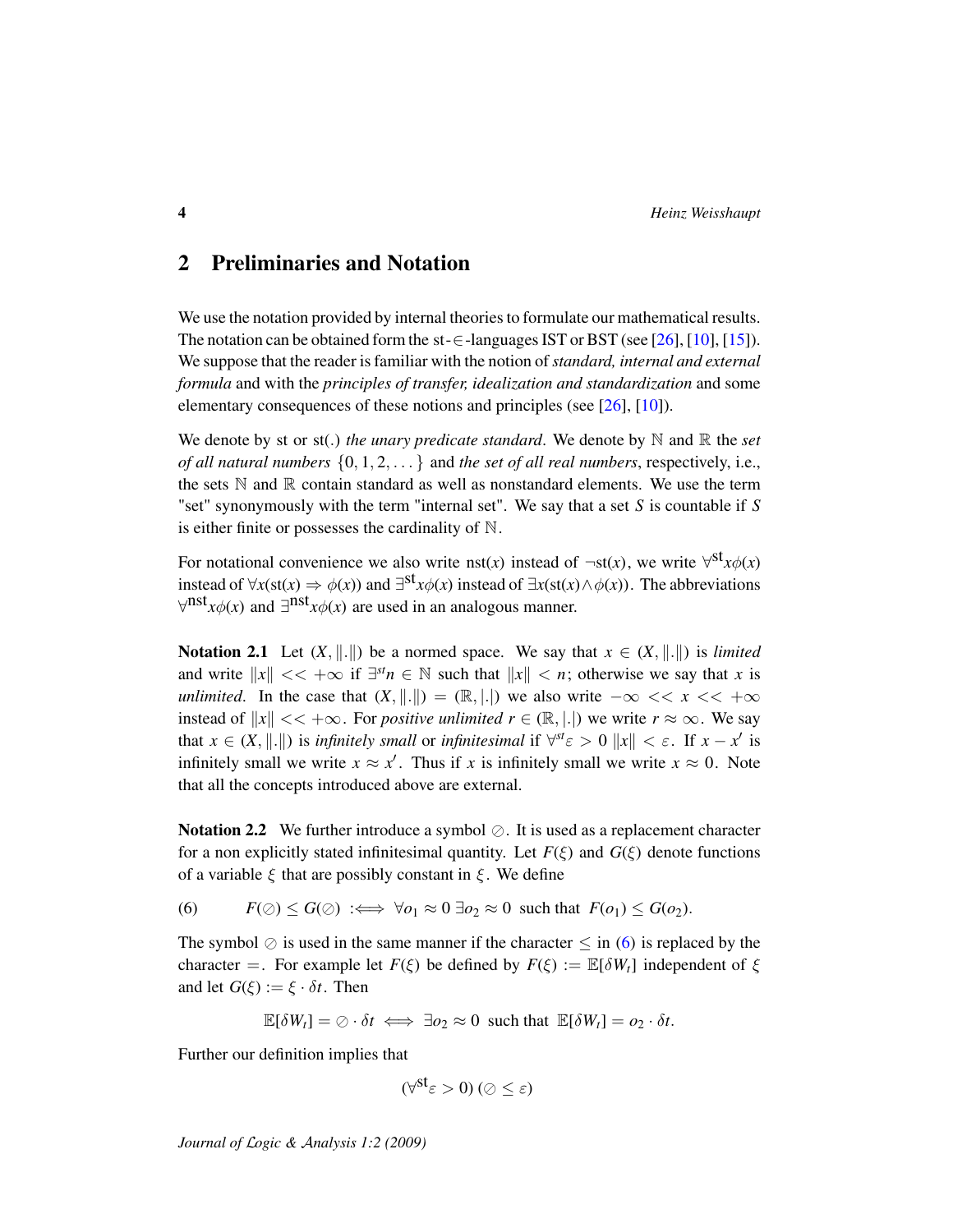since this is just an abbreviation of  $(\forall^{\text{st}} \varepsilon)(\forall o \approx 0)$   $(o \leq \varepsilon)$ . We also note that

$$
F(\oslash) \leq G(\oslash) \ \wedge \ G(\oslash) \leq H(\oslash) \ \Rightarrow \ F(\oslash) \leq H(\oslash)
$$

and

$$
F(\oslash) \leq G(\oslash) \Rightarrow F(\oslash) + H(\oslash) \leq G(\oslash) + H(\oslash).
$$

For the use of the symbol  $\oslash$  as an external number (differing from our use) see [\[19\]](#page-27-13).

The following proposition is an elementary consequence of idealization. We state it, since we are going to use it explicitly in the proofs of Lemma [4.7,](#page-11-0) Theorem [5.2](#page-17-0) and Lemma [A.2](#page-24-0) (and thus implicitly in the proofs of Theorem [4.13,](#page-15-0) Theorem [5.4](#page-19-0) and Example  $6.6$ ).

<span id="page-4-1"></span>**Proposition 2.3** Let  $\phi$  be an internal formula. Then

$$
\forall^{\mathit{st}} \varepsilon \in (0, \infty) \; \phi(\varepsilon) \implies \exists \varepsilon \in (0, \infty) \text{ such that } \varepsilon \approx 0 \land \phi(\varepsilon).
$$

For convenience of the reader we state the definitions of the important concepts of S-convergence and uniform S-continuity.

<span id="page-4-2"></span>**Definition 2.4** A sequence is a function defined on N. Let  $(Y, \|\cdot\|)$  be a normed space. We say that the sequence

 $(y_n)_{n \in \mathbb{N}} \in Y^{\mathbb{N}}$  *S-converges to*  $y_\infty \in (Y, \|\cdot\|)$ , iff  $\forall^{n \text{st}} h \in \mathbb{N}$   $y_h \approx y_\infty$ .

Let *Z* be a subset of a normed space  $(X, \| \| \|)$ . We say that a function  $f : Z \to Y$  is *uniformly S-continuous*, if

$$
\forall z, z_0 \in Z \land z \approx z_0 \Rightarrow f(z) \approx f(z_0).
$$

(We use the term "uniformly S-continuous" since "S-continuity" has been used in different ways, i.e., compare with [\[29\]](#page-28-10) Theorem 4.5.8 and [\[10\]](#page-27-11) Definition 1.3.4).

<span id="page-4-0"></span>**Remark 2.5** A standard sequence  $(x_n)_{n \in \mathbb{N}}$  S-converges if and only if there exists a standard  $x_{\infty}$  such that  $(x_n)_{n \in \mathbb{N}}$  converges (in the usual ZFC-based sense) to  $x_{\infty}$ . A standard function *f* is uniformly *S*-continuous if and only if it is uniformly continuous in the usual sense. (Both assertions follow from the permanence principle [underspill and overspill] and transfer.)

**Definition 2.6** Let  $t_0, T \in \mathbb{R}$  be limited. A *near interval*  $[t_0, \ldots, T]$  is a finite subset of  $[t_0, T]$  that contains  $\{t_0, T\}$  and further fulfills

$$
s, s' \in [t_0, T] \ \land \ s < s' \ \land \ st(s), \ st(s') \implies \exists t \in [\ t_0 \dots T] \cap (s, s').
$$

We further use the following notations for near intervals:  $[t_0 \dots T] := [t_0 \dots T] \setminus \{T\},\$  $(t_0...T] := [t_0...T] \setminus \{t_0\}$  and  $(t_0...T) := [t_0...T] \setminus \{t_0, T\}.$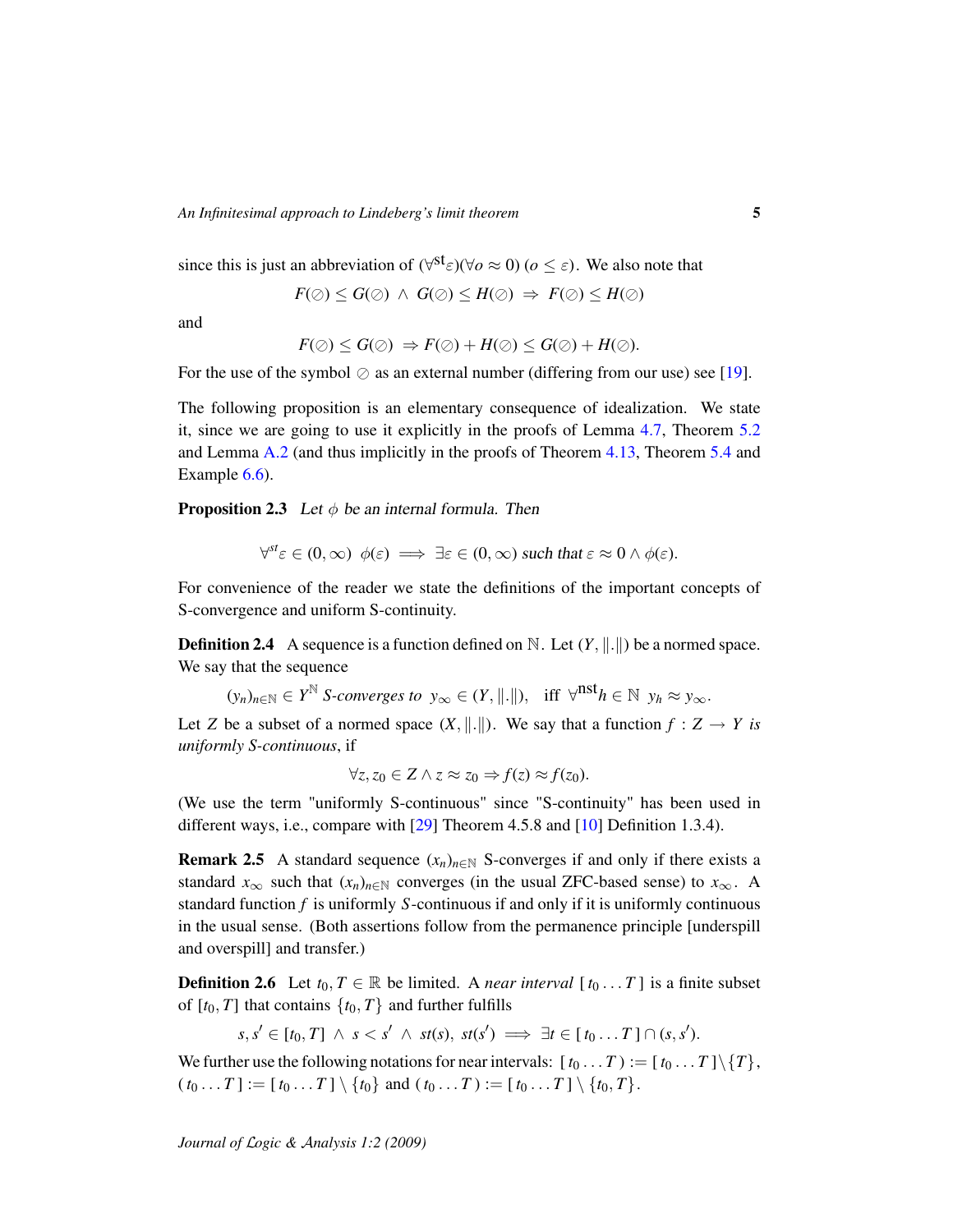### 3 Some probabilistic concepts

For the purpose of simplicity we suppose that the random variables under consideration are defined on a countable set  $\Omega$ , endowed with a probability  $\mathbb P$  determined point wise by its values  $\mathbb{P}(\{\omega\})$ , i.e.,  $\mathbb P$  is defined on the power set  $\mathcal{P}(\Omega)$  of  $\Omega$ ,  $\mathbb P$  is countably additive and thus determined by its values  $\mathbb{P}(\{\omega\})$  on  $\{\{\omega\} \mid \omega \in \Omega\}.$ 

Let  $(X, \mathcal{A})$  be an arbitrary measurable space. We note that any internal function  $f : (\Omega, \mathcal{P}(\Omega)) \mapsto (X, \mathcal{A})$  is measurable. Thus our restriction to countable  $\Omega$  relieves us from measurability arguments. However there is a close relation between internal and Loeb-measurable mappings for measure spaces [\[8\]](#page-27-4), [\[21\]](#page-27-14) and stochastic processes [\[12\]](#page-27-7)).

#### Distribution and Convergence of Random Variables

**Definition 3.1** We denote by  $C_0$  the space of all continuous functions  $f : \mathbb{R} \to \mathbb{R}$ with compact support. For  $n \in \mathbb{N} \cup \{\infty\}$  we denote by  $\mathcal{C}^n$  the space of all *n*-times continuously differentiable functions  $f : \mathbb{R} \to \mathbb{R}$ . We further let  $C_0^n := C^n \cap C_0$ . Note that  $f \in C_0^n$  implies that all derivatives of  $f$  up to order  $n$  are uniformly continuous.

Definition 3.2 (Compare with [\[27\]](#page-28-7) Chapter 7.) We say that a random variable *Y* is *almost limited* if for any standard  $\varepsilon > 0$  there exists a standard  $n \in \mathbb{N}$  such that  $\mathbb{P}(Y \in [-n, n]) > 1 - \varepsilon.$ 

<span id="page-5-3"></span>**Definition 3.3** Let  $Y : \Omega \to \mathbb{R}$  be an almost limited random variable and let Q:  $\mathbb{R}$  → [0, 1] be a monotone increasing function such that  $0 = \lim_{x \to -\infty} Q(x) = 1$  −  $\lim_{x\to\infty} Q(x)$ . We say that *Y* possesses approximately a law (distribution, cumulative *distribution function)*  $Q : \mathbb{R} \to [0, 1]$ , or we say that *Y is approximately Q-distributed*, if

<span id="page-5-1"></span>(7) 
$$
(\forall^{\mathsf{st}} f \in \mathcal{C}_0) \ \left( \mathbb{E}[f \circ Y] \approx \int f(y) \, dQ(y) \right),
$$

where  $\int f(y) dQ(y)$  denotes the Riemann-Stieltjes integral of f with respect to Q and  $\mathbb{E}[f \circ Y]$  denotes the expectation of the random variable  $f \circ Y : \Omega \to \mathbb{R}$ .

<span id="page-5-2"></span>**Proposition 3.4** Let  $Y : \Omega \to \mathbb{R}$  be an almost limited random variable. *Y* possesses approximately a distribution *Q* if and only if

<span id="page-5-0"></span>(8) 
$$
(\forall^{st} g \in C_0^{\infty}) \quad (\mathbb{E}[g \circ Y] \approx \int g(y) dQ(y)).
$$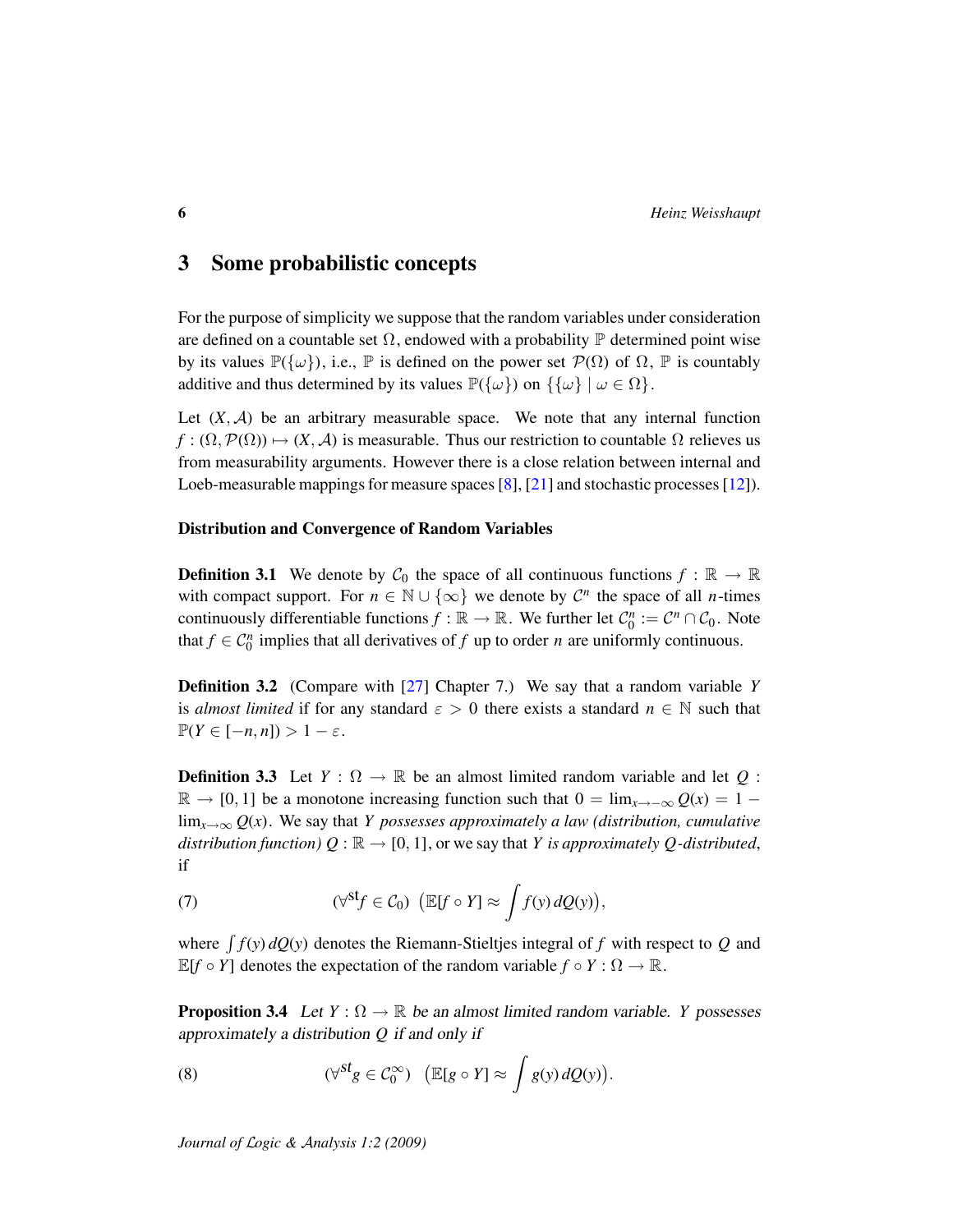Proof: All we have to show is, that [\(8\)](#page-5-0) implies [\(7\)](#page-5-1). By the Stone-Weierstrass-Theorem and transfer any standard  $f \in C_0$  can be uniformly approximated up to  $\frac{\varepsilon}{3}$  for an arbitrary standard  $\varepsilon > 0$  by a standard function  $g \in C_0^{\infty}$ . Thus [\(8\)](#page-5-0) implies

<span id="page-6-0"></span>(9) 
$$
|\mathbb{E}[f \circ Y] - \int f dQ| \leq |\mathbb{E}[g \circ Y] - \int g dQ| + 2\frac{\varepsilon}{3} \leq \varnothing + 2\frac{\varepsilon}{3} \leq \varepsilon.
$$

Since  $\varepsilon > 0$  was assumed to be standard but otherwise arbitrary and  $f \in C_0$  was an arbitrary standard function, we obtain that [\(9\)](#page-6-0) implies [\(7\)](#page-5-1).  $\Box$ 

**Definition 3.5** Let  $(Y_i)_{i \in \mathbb{N}}$  be a sequence of almost limited random variables  $Y_i : \Omega \to$ R. We say that  $(Y_i)_{i \in \mathbb{N}}$  *S-converges approximately to*  $Y_\infty : \Omega \to \mathbb{R}$  if

$$
(\forall^{\mathsf{st}} f \in \mathcal{C}_0) \, (\forall^{\mathsf{nst}} i \in \mathbb{N}) \, (\mathbb{E}[f \circ Y_i] \approx \mathbb{E}[f \circ Y_{\infty}]).
$$

<span id="page-6-1"></span>**Proposition 3.6** Let  $(Y_i)_{i \in \mathbb{N}}$  be a sequence of almost limited random variables  $Y_i$ :  $\Omega \to \mathbb{R}$ .  $(Y_i)_{i \in \mathbb{N}}$  S-converges approximately to a random variable  $Y_\infty : \Omega \to \mathbb{R}$  if and only if

$$
(\forall^{st} g \in C_0^{\infty}) (\forall^{nst} i \in \mathbb{N}) (\mathbb{E}[g \circ Y_i] \approx \mathbb{E}[g \circ Y_{\infty}]).
$$

The random variable  $Y_{\infty}$  is again almost limited.

Proof: The proof of Proposition [3.6](#page-6-1) is analogous to the proof of Proposition [3.4.](#page-5-2)  $\Box$ 

<span id="page-6-4"></span>**Proposition 3.7** Let a sequence  $(Y_i)_{i \in \mathbb{N}}$  of almost limited random variables  $Y_i$  and a standard sequence  $(Q_i)_{i \in \mathbb{N}}$  of distributions  $Q_i$  be given. Suppose that  $Y_i$  is  $Q_i$ distributed. Then  $(Q_i)_{i \in \mathbb{N}}$  converges weakly to a standard distribution  $Q_\infty : \mathbb{R} \to \mathbb{R}$ , i.e.,

<span id="page-6-2"></span>(10) 
$$
(\forall f \in C_0) \ \left(\lim_{i \to \infty} \int f \ dQ_i = \int f \ dQ_{\infty}\right)
$$

if and only if

(11) 
$$
(\forall^{st} g \in C_0^{\infty}) \; (\forall^{nst} i \in \mathbb{N}) \; (\mathbb{E}[g \circ Y_i] \approx \int g \, dQ_{\infty}).
$$

Proof: [\(10\)](#page-6-2) holds by transfer if and only if

<span id="page-6-3"></span>
$$
(\forall^{st} f \in \mathcal{C}_0) \ \ (\lim_{i \to \infty} \int f \ dQ_i = \int f \ dQ_{\infty}),
$$

thus further by Remark [2.5](#page-4-0) if and only if

$$
(\forall^{st} f \in C_0) \; (\forall^{nst} i \in \mathbb{N}) \; (\int f \; dQ_i \approx \int f \; dQ_\infty)
$$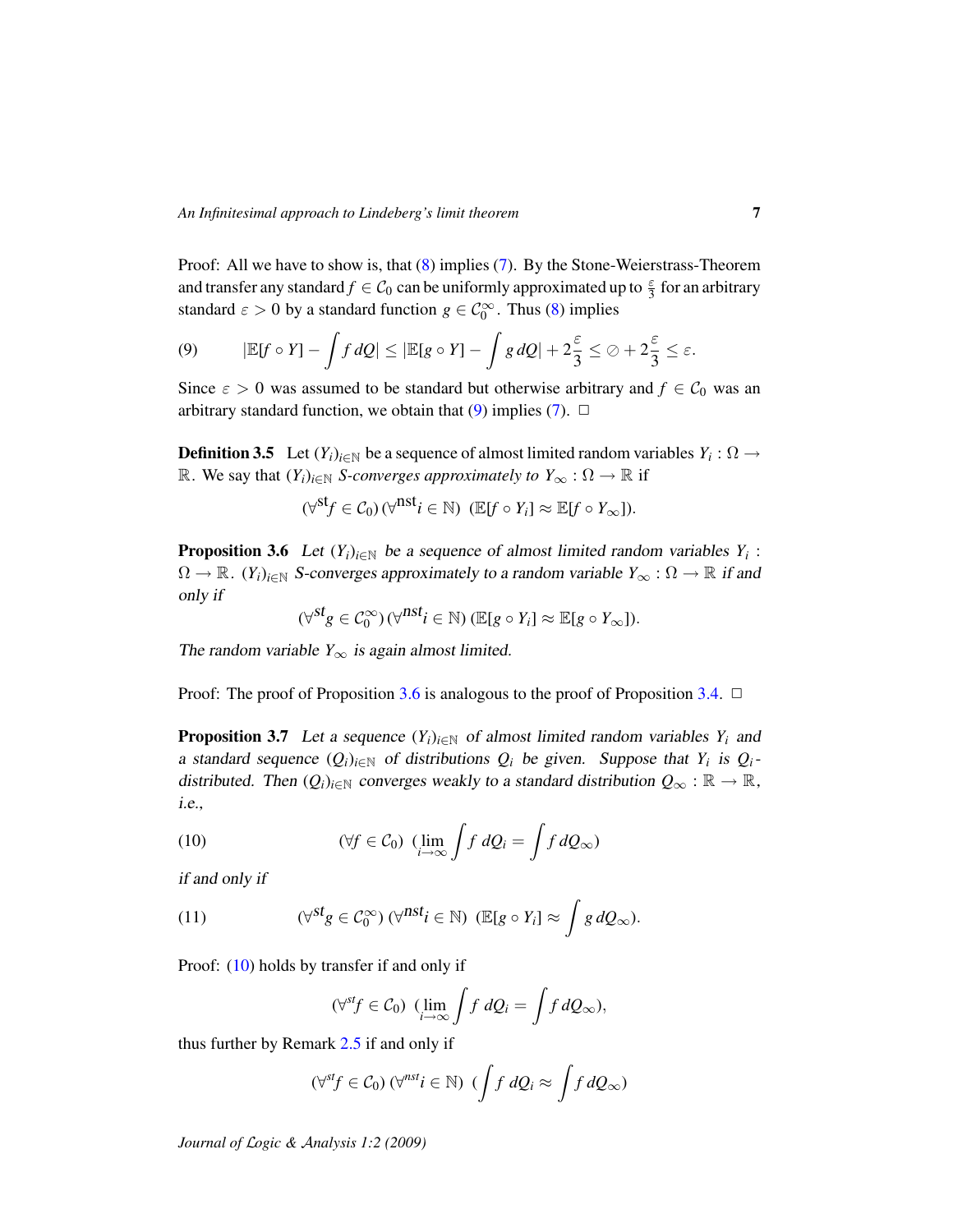and further by Definition [3.3](#page-5-3) if and only if

$$
(\forall^{st} f \in C_0) \ (\forall^{nst} i \in \mathbb{N}) \ (\mathbb{E}[f \circ Y_i] \approx \int f \, dQ_{\infty})
$$

and finally by Proposition [3.4](#page-5-2) if and only if [\(11\)](#page-6-3) holds.  $\Box$ 

Remark 3.8 For the definition of weak convergence see [\[30\]](#page-28-11) definition B.80. For results on weak convergence in the setting of Loeb measure spaces consult [\[2\]](#page-26-4).

Remark 3.9 We may define (analogous to [\[27\]](#page-28-7) Chapter 17) that two random variables  $X, Y: \Omega \to \mathbb{R}$  are nearly equivalent if for all limited, S-continuous  $h: \mathbb{R} \to \mathbb{R}$  we are given that  $\mathbb{E}[h \circ X] \approx \mathbb{E}[h \circ Y]$ . Suppose that  $X : \Omega \to \mathbb{R}$  is an almost limited random variable and let *Y* be a second random variable. By the fact that for any limited, S-continuous  $h : \mathbb{R} \to \mathbb{R}$ , any standard  $\varepsilon > 0$  and any standard  $n \in \mathbb{N}$  there exists a standard  $f \in C_0$  such that

$$
\forall x \in [-n, n] \quad |f(x) - h(x)| \le \varepsilon
$$

we obtain that *X* and *Y* are nearly equivalent if and only if

$$
\forall^{st} f \in \mathcal{C}_0 \quad \mathbb{E}[f \circ X] \approx \mathbb{E}[f \circ Y]
$$

This relates the concept of near equivalence to the concept of approximate *S*-convergence and further shows that for almost limited *X* the random variables *X* and *Y* are nearly equivalent if and only if they possess a common distribution *Q*.

#### Stochastic processes

Notation 3.10 For convenience of notation we switch freely between the following formulations of the concept of a stochastic process *X* with time  $[t_0 \dots T]$  and state space *M*:

$$
X:\Omega\times[t_0\ldots T]\to M,\quad X:\Omega\to M^{[t_0\ldots T)}\quad\text{and}\quad X:[t_0\ldots T)\to M^{\Omega}.
$$

<span id="page-7-0"></span>**Definition 3.11** Let  $[t_0 \dots T]$  be a near interval and let  $(\delta W_t)_{t \in [t_0 \dots T]}$  denote an indexed family of independent random variables  $\delta W_t$ :  $\Omega \mapsto \mathbb{R}$  with laws  $\nu_t$  such that

<span id="page-7-1"></span>
$$
\mathbb{E}[\delta W_t] = \oslash \cdot \delta t, \quad \text{Var}(\delta W_t) = (1 + \oslash) \cdot \delta t
$$

and such that

(12) 
$$
(\exists \eta \approx 0) \left( \sum_{t \in [t_0...T)} \left[ \int_{|y| \ge \eta} y^2 d\nu_t(y) \right] < \eta \right).
$$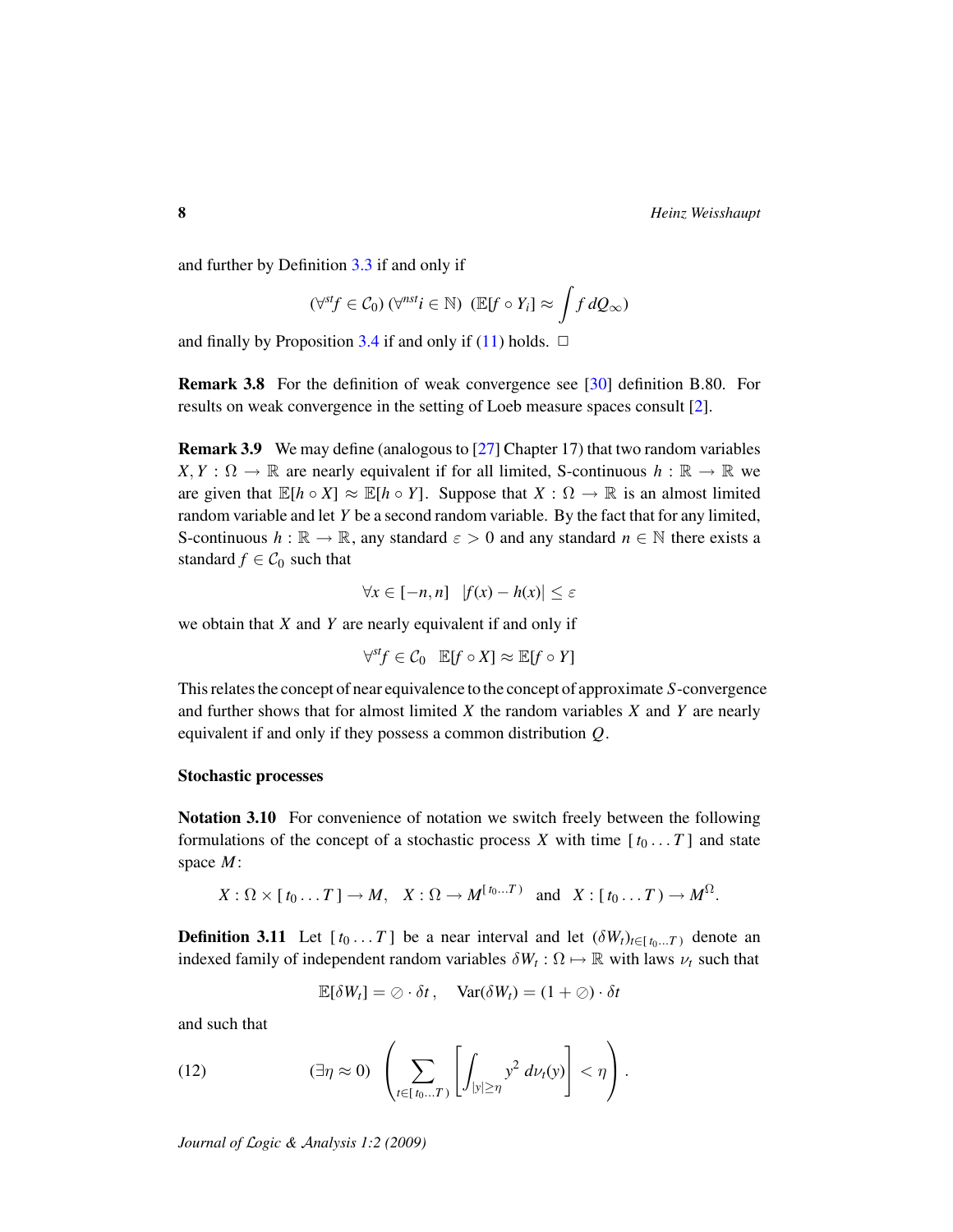Define further a stochastic process *W* by

$$
W_t := \sum_{s \in [t_0...t)} \delta W_s.
$$

We say that  $(\delta W_t)_{t \in [\,t_0...T\,)}$  *is a model of white noise* and that *W is a model of Brownian motion*.

Remark 3.12 Note that [\(12\)](#page-7-1) is an infinitesimal formulation of the Lindeberg condition. It is equivalent with the near Lindeberg condition (14.1) in [\[27\]](#page-28-7). A precise statement of the equivalence together with a proof is provided in the appendix of this article.

**Definition 3.13** Let  $[t_0 \dots T]$  be a near interval and let  $(\delta W_t)_{t \in [t_0 \dots T]}$  be a model of white noise. Let functions

$$
a: [t_0, T] \times \mathbb{R} \to \mathbb{R}
$$
 and  $\sigma: [t_0, T] \times \mathbb{R} \to \mathbb{R}$ 

be given. Let

$$
[K(t,x)](\omega) := x + a(t,x) \, \delta t + \sigma(t,x) \, \delta W_t(\omega).
$$

Let  $x_0 \in \mathbb{R}$  be fixed. Let a stochastic process  $X : \Omega \times [t_0 \dots T] \to \mathbb{R}$  be recursively defined by

$$
X_{t_0}(\omega) := x_0 \text{ and } X_{t+\delta t}(\omega) := [K(t, X_t(\omega))](\omega).
$$

We let  $\delta X_t := X_{t+\delta t} - X_t$  and say that the process X is the solution of the infinitesimal stochastic difference equation

$$
\delta X_t = a(t, X_t) \, \delta t + \sigma(t, X_t) \, \delta W_t.
$$

with initial condition  $X_{t_0} = x_0$ .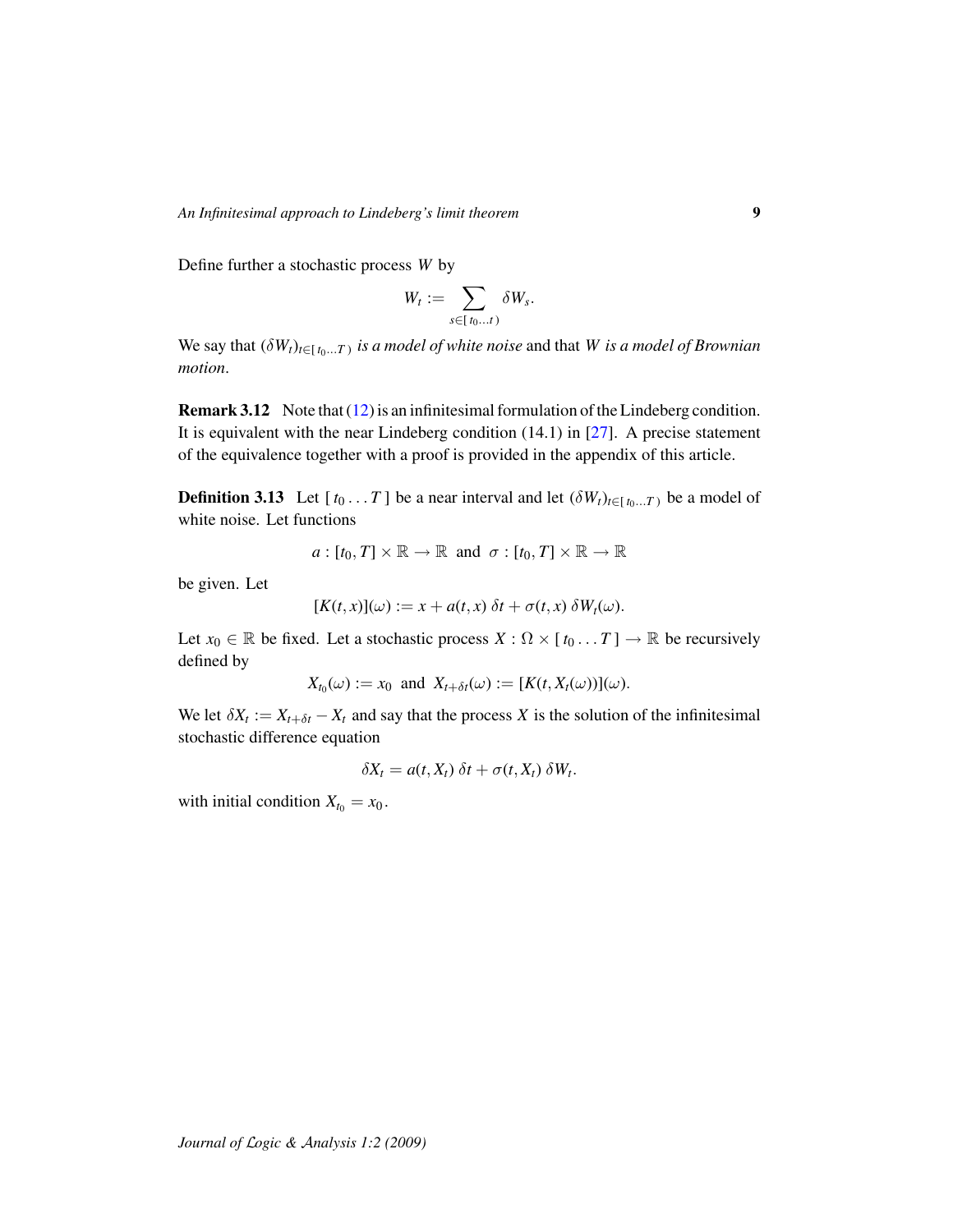### 4 Diffusion Equations and Processes

**Definition 4.1** Given a function  $u : [t_0, T] \times \mathbb{R} \to \mathbb{R}$ , we say that *u* is  $C_b^{m,n}$  $\binom{m,n}{b}$  if *u* is a bounded uniformly continuous function such that all its derivatives up to order *m* with respect to its first variable and all its derivatives up to order *n* with respect to its second variable are bounded and uniformly continuous (as functions of both variables).

Provided that the respective derivatives exist, we introduce the following notations:

Notation 4.2 Let  $\psi : \mathbb{R} \to \mathbb{R}$ . We denote by  $\psi'(x)$  the first order derivative of  $\psi$  at x and by  $\psi''(x)$  the second order derivative of  $\psi$  at *x*. Given a function  $u : [t_0, T] \times \mathbb{R} \to$  $\mathbb{R}$ , we denote the partial derivative of *u* with respect to its first variable at  $(t, x)$  by

$$
\left. \frac{\partial u(s, x)}{\partial s} \right|_{s=t}
$$
 resp. for simplicity of notation by  $\frac{\partial u(t, x)}{\partial t}$ .

We denote the first and second order derivatives of *u* with respect to its second variable by

$$
\left. \frac{\partial u(t, y)}{\partial y} \right|_{y=x}
$$
 and  $\left. \frac{\partial^2 u(t, y)}{\partial^2 y} \right|_{y=x}$ .

resp. for simplicity of notation by

$$
\frac{\partial u(t,x)}{\partial x} \quad \text{and} \quad \frac{\partial^2 u(t,x)}{\partial^2 x}.
$$

<span id="page-9-2"></span>**Proposition 4.3** Let  $x \in \mathbb{R}$  and let  $v : \mathbb{R} \to \mathbb{R}$  be a function such that  $v(x) = 0$  and  $v'(x) = 0$ . Suppose further that  $x \mapsto v''(x)$  is *S*-continuous and limited. Then

$$
y \approx 0 \implies v(x + y) = \frac{1}{2}(v''(x) + \oslash) \cdot y^2.
$$

 $\Box$ 

<span id="page-9-1"></span>**Definition 4.4** Given a one times differentiable function  $v : \mathbb{R} \to \mathbb{R}$ , we let

$$
[R_x v](x + y) := v(x + y) - v(x) - v'(x) \cdot y.
$$

and call  $R_x v$  the remainder of  $v$  at  $x$ .

<span id="page-9-0"></span>**Definition 4.5** We denote by  $(\mathcal{L}_t : \mathcal{C}^2 \to \mathcal{C}^0)_{t \in [t_0, T]}$  a standard indexed family of differential operators of the form

$$
[\mathcal{L}_t\psi](x) := \frac{1}{2}\psi''(x)\cdot b(t,x) + \psi'(x)\cdot a(t,x),
$$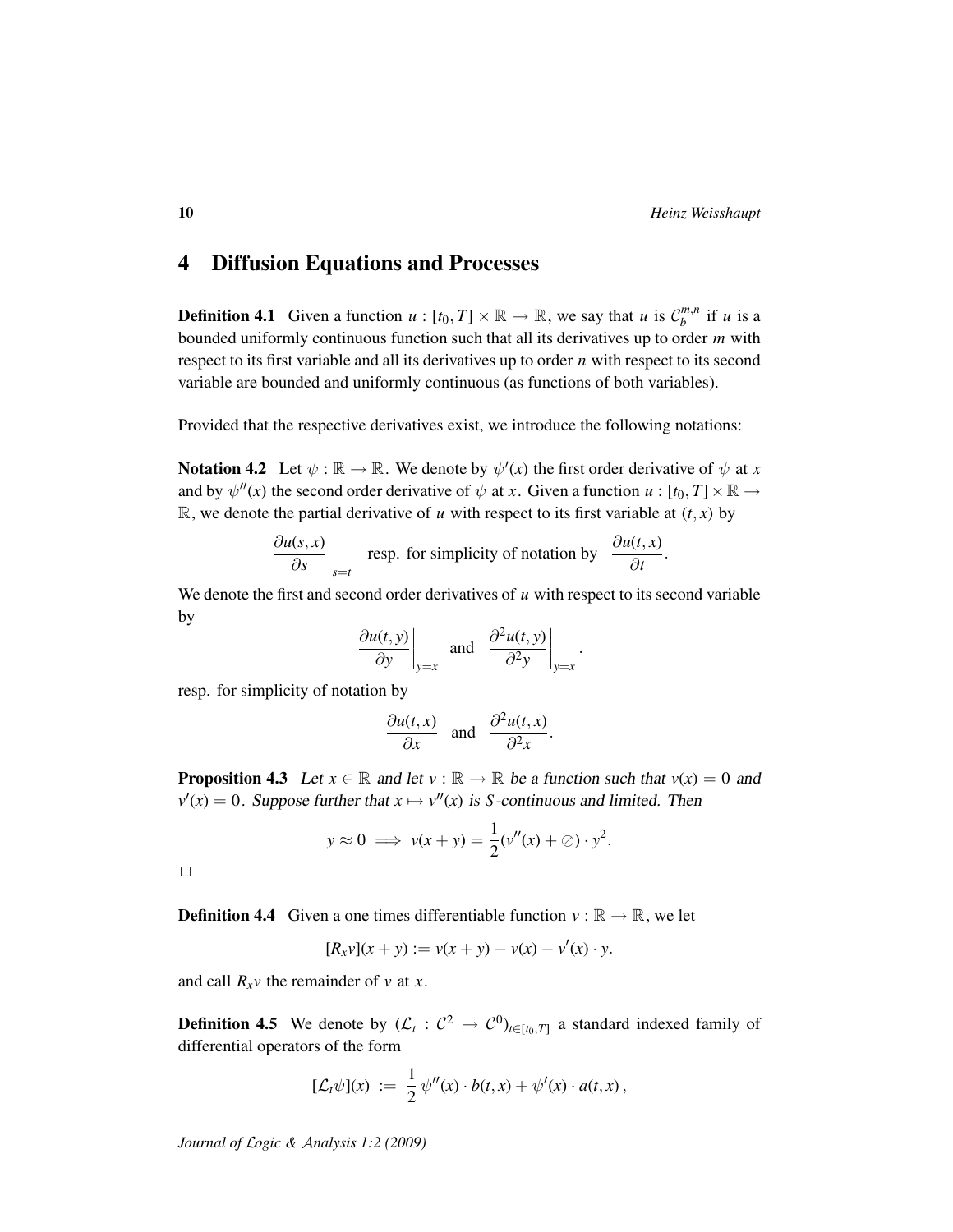with  $a : [t_0, T] \times \mathbb{R} \to \mathbb{R}$  and  $b : [t_0, T] \times \mathbb{R} \to [0, \infty)$  bounded functions. Let [ $t_0$ ... *T*] be a near interval. Let  $(Z_{t,x})_{(t,x)\in[t_0...T]\times\mathbb{R}}$  be an indexed family of random variables

$$
Z_{t,x} : \Omega \to \mathbb{R} \text{ with laws } \nu_{t,x}.
$$

We say that  $(Z_{t,x})_{(t,x)\in[t_0...T]\times\mathbb{R}}$  is associated with the family of operators  $(\mathcal{L}_t)_{t\in[t_0,T]}$  if:

(i) 
$$
\mathbb{E}[Z_{t,x}] = (a(t,x) + \oslash) \cdot \delta t
$$

(ii) 
$$
Var(Z_{t,x}) = (b(t,x) + \oslash) \cdot \delta t.
$$

There exists an infinitesimal  $\eta > 0$  such that

(iii) 
$$
\sum_{t \in [t_0...T)} \sup_{x \in \mathbb{R}} \left[ \int_{|y| \ge \eta} y^2 \, d\nu_{t,x}(y) \right] < \eta.
$$

### Remark 4.6 Let

<span id="page-10-0"></span>(13) 
$$
\delta \eta_t := \sup_{x \in \mathbb{R}} \left[ \int_{|y| \ge \eta} y^2 \, d\nu_{t,x}(y) \right] \ge 0.
$$

Then (iii) of Definition [4.5](#page-9-0) becomes

<span id="page-10-4"></span>(14) 
$$
\sum_{t \in [t_0...T)} \delta \eta_t < \eta \approx 0.
$$

Let  $\widetilde{Z}_{t,x}$  be the random variable defined by

<span id="page-10-1"></span>(15) 
$$
\widetilde{Z}_{t,x}(\omega) := \begin{cases} Z_{t,x}(\omega) & \text{if } |Z_{t,x}(\omega)| < \eta \text{ and} \\ 0 & \text{else.} \end{cases}
$$

Then by  $(13)$  and  $(15)$ 

<span id="page-10-2"></span>(16) 
$$
\mathbb{E}[\widetilde{Z}_{t,x}^2] = \mathbb{E}[Z_{t,x}^2] + O_{t,x} \text{ with } |O_{t,x}| \leq \delta \eta_t.
$$

Further

<span id="page-10-3"></span>(17) 
$$
\mathbb{E}[Z_{t,x}^2] = \text{Var}(Z_{t,x}) + \mathbb{E}[Z_{t,x}]^2 = (b(t,x) + \oslash) \cdot \delta t + (a(t,x) + \oslash)^2 \cdot (\delta t)^2.
$$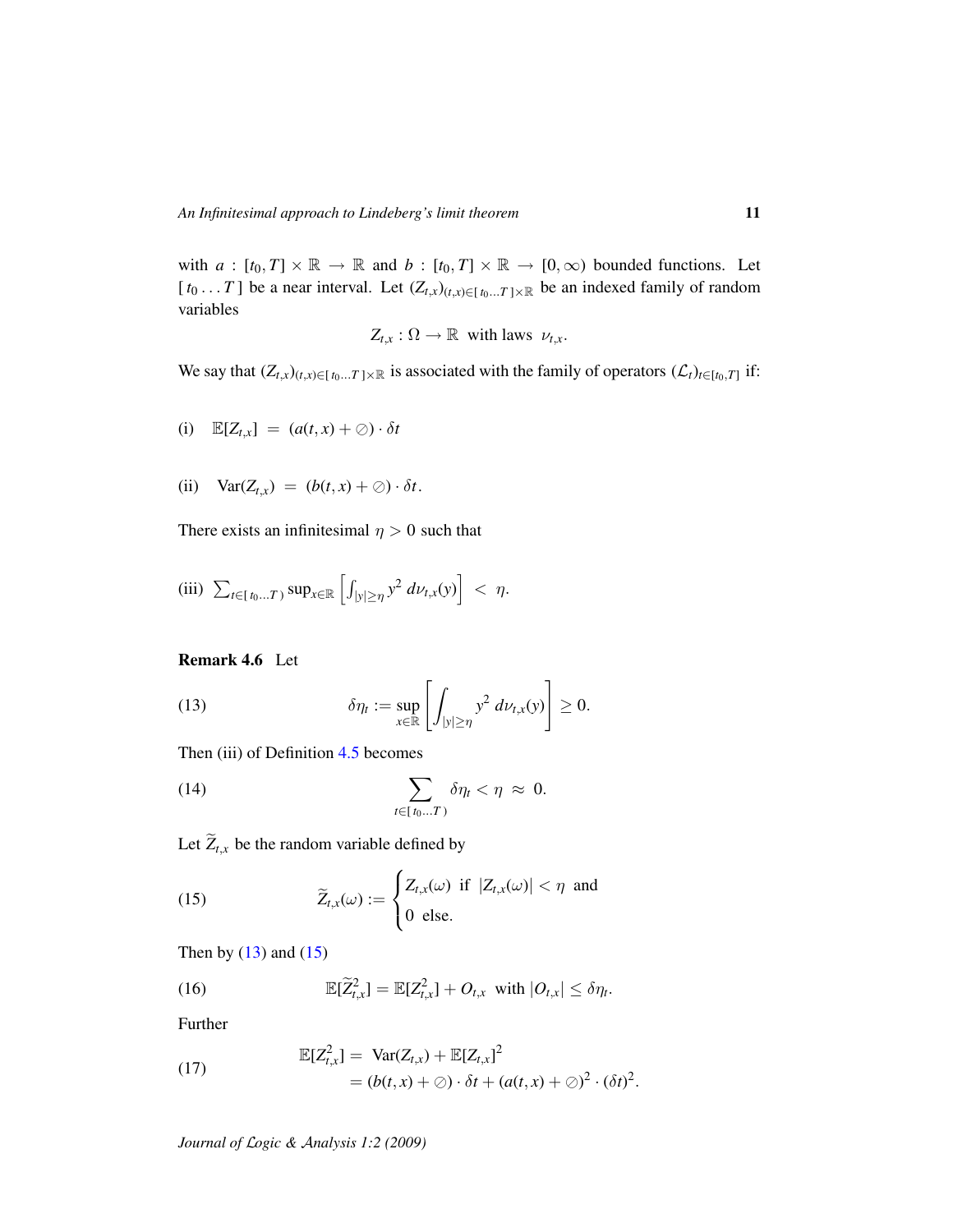<span id="page-11-0"></span>**Lemma 4.7** Let  $(L_t)_{t \in [t_0,T]}$  be a standard indexed family of differential operators that fulfills the hypotheses of Definition [4.5.](#page-9-0) Let  $f : \mathbb{R} \to \mathbb{R}$  be a standard bounded  $\mathcal{C}^2$ function. Suppose that there exists a  $C_b^{1,2}$  $b_b^{1,2}$  solution  $u : [t_0, T] \times \mathbb{R} \to \mathbb{R}$  of the terminal value problem

<span id="page-11-1"></span>(18) 
$$
[\mathcal{L}_{t}u(t,.)](x) + \frac{\partial u(t,x)}{\partial t} = 0, \qquad u(T,x) = f(x).
$$

Let  $[t_0 \dots T]$  be a near interval. Let  $(Z_{t,x})_{(t,x)\in[t_0 \dots T]\times\mathbb{R}}$  be an indexed family of random variables that is associated with the family of operators  $(\mathcal{L}_t)_{t \in [t_0,T]}$ . Let  $\hat{u}$  : [ $t_0 \dots T$ ]  $\times \mathbb{R} \rightarrow \mathbb{R}$  be defined by backward induction on [ $t_0 \dots T$ ] by

<span id="page-11-4"></span>(19)  $\hat{u}(T, x) := f(x) \text{ and } \hat{u}(t, x) := \mathbb{E}[\hat{u}(t + \delta t, x + Z_{t,x})].$ 

Then

<span id="page-11-2"></span>(20) for any 
$$
(s, x) \in [t_0...T] \times \mathbb{R}
$$
 we have  $\hat{u}(s, x) \approx u(s, x)$ .

**Remark 4.8** Note that by standardness of  $(L_t: C^2 \to C^0)_{t \in [t_0,T]}$  it follows that  $b(.,.)$ and  $a(.,.)$  are standard functions and that  $[t_0, T]$  is a standard interval.

<span id="page-11-3"></span>**Corollary 4.9** The solution  $u(.,.)$  of  $(18)$  presumed in Lemma [4.7](#page-11-0) is standard and unique.

Proof: By standardness of  $(\mathcal{L}_t)_{t \in [t_0,T]}$  and *f*, and by the existence of a continuous solution  $u$  of  $(18)$ , we obtain by transfer that there exists a continuous standard solution *u* of [\(18\)](#page-11-1). For a given family  $(Z_{t,x})_{(t,x)\in[t_0...T)}$  of random variables  $Z_{t,x} : \Omega \to \mathbb{R}$ associated with  $(\mathcal{L}_t)_{t \in [t_0...T]}$  the function  $\hat{u}$  is well defined. Thus there exists at most one continuous standard function  $u : [t_0 ... T] \times \mathbb{R} \to \mathbb{R}$  such that [\(20\)](#page-11-2) holds.  $\Box$ 

Remark 4.10 Note that uniqueness results for solutions of diffusion equations (compare with [\[33\]](#page-28-12) sections 11.3 and 11.5) are non trivial.

**Notation 4.11** For simplicity of notation we write  $u_t(x)$  instead of  $u(t, x)$  if this seems convenient to us.

Remark 4.12 The proof of Lemma [4.7](#page-11-0) following this remark consists of four parts. In part I we collect facts concerning the solution  $u$  of  $(18)$  that are used in part II. Letting  $\gamma_{t,x} := \mathbb{E}[u(t + \delta t, x + Z_{t,x})] - u(t + \delta t, x)$  we obtain in part II a bound for  $|\gamma_{t,x} - \delta t \cdot [L_t u(t + \delta t, .)] (x)|$  (compare with [\(28\)](#page-12-0)). This result of part II is used in part III to obtain a bound for  $|\mathbb{E}[u(t + \delta t, x + Z_{t,x})] - u(t, x)|$  (compare with [\(32\)](#page-14-0)). From the bound in part III we obtain finally a bound of  $|\hat{u}(s, x) - u(s, x)|$  (compare with [\(36\)](#page-14-1)) in part IV.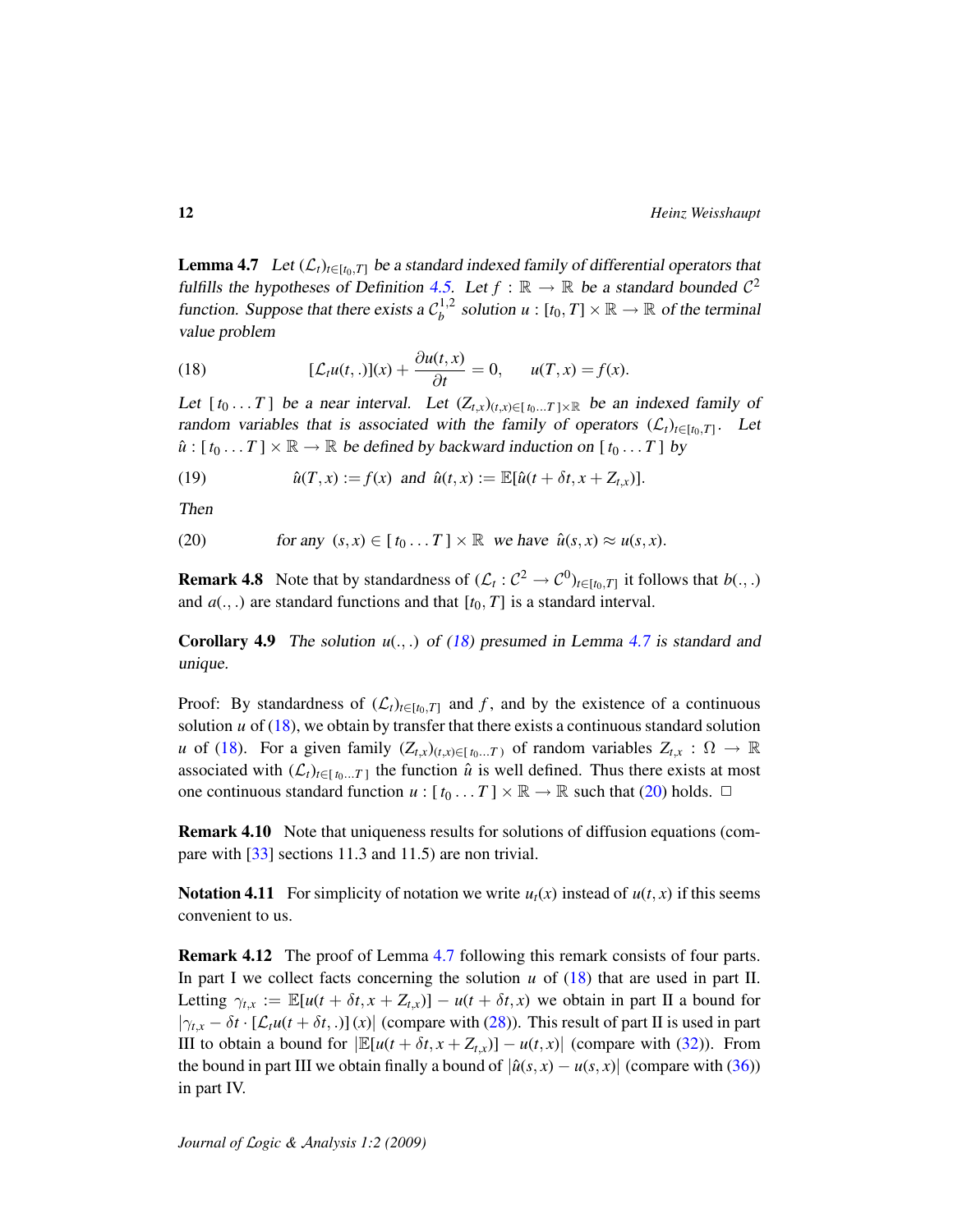Proof of Lemma [4.7:](#page-11-0)

Part I: Note that by Definition [4.4](#page-9-1)

<span id="page-12-6"></span>(21) 
$$
[R_x u_{t+\delta t}](x+y) = u_{t+\delta t}(x+y) - u_{t+\delta t}(x) - u'_{t+\delta t}(x) \cdot y.
$$

We further remark that

<span id="page-12-1"></span>(22) 
$$
[R_x u_{t+\delta t}]''(x+y) = u''_{t+\delta t}(x+y),
$$

<span id="page-12-2"></span>(23) 
$$
[R_x u_{t+\delta t}](x) = 0 \text{ and } [R_x u_{t+\delta t}]'(x) = 0.
$$

By the hypothesis that  $u \in C_b^{1,2}$  and the fact that  $u(.,.)$  is standard by Corollary [4.9,](#page-11-3) there exists a standard  $\rho \in \mathbb{R}$  such that

<span id="page-12-3"></span>(24) 
$$
\forall (t,x) \in [t_0,T] \times \mathbb{R} \quad |u_{t+\delta t}(x)|, |u'_{t+\delta t}(x)|, |u''_{t+\delta t}(x)| < \rho
$$

and for any  $t \in [t_0, T]$  we have that

<span id="page-12-8"></span>(25) 
$$
x \mapsto u''_t(x)
$$
 is uniformly S-continuous.

Note that by  $(22)$ ,  $(23)$  and  $(24)$  we obtain

<span id="page-12-7"></span>(26) 
$$
[R_x u_{t+\delta t}](x+y) \leq \frac{1}{2} \rho y^2.
$$

Let

<span id="page-12-9"></span>(27) 
$$
\gamma_{t,x} := \mathbb{E}[u(t+\delta t,x+Z_{t,x})] - u(t+\delta t,x).
$$

Part II: We show that for  $x \in \mathbb{R}$  and  $t \in [t_0 \dots T)$ 

<span id="page-12-0"></span>(28) 
$$
|\gamma_{t,x} - \delta t \cdot [\mathcal{L}_t u(t + \delta t, .)](x)| \leq \delta \eta_t \cdot c + \delta t \cdot \oslash
$$

with

<span id="page-12-10"></span>
$$
(29) \t\t\t c:=\frac{1}{\sqrt{\eta}}\approx\infty.
$$

To do this we have to show that for  $x \in \mathbb{R}$  and  $t \in [t_0 \dots T)$ 

<span id="page-12-4"></span>(30) 
$$
\gamma_{t,x} \leq \delta \eta_t \cdot c + \delta t \cdot \varnothing + \delta t \left[ \mathcal{L}_t u(t + \delta t,.) \right](x)
$$

and

<span id="page-12-5"></span>(31) 
$$
\gamma_{t,x} \geq -(\delta \eta_t \cdot c + \delta t \cdot \oslash) + \delta t \left[ \mathcal{L}_t u(t + \delta t,.) \right](x).
$$

Since the proofs of  $(30)$  and  $(31)$  are completely analogous, we just prove  $(30)$  and regard [\(31\)](#page-12-5) and thus further [\(28\)](#page-12-0) as being proved.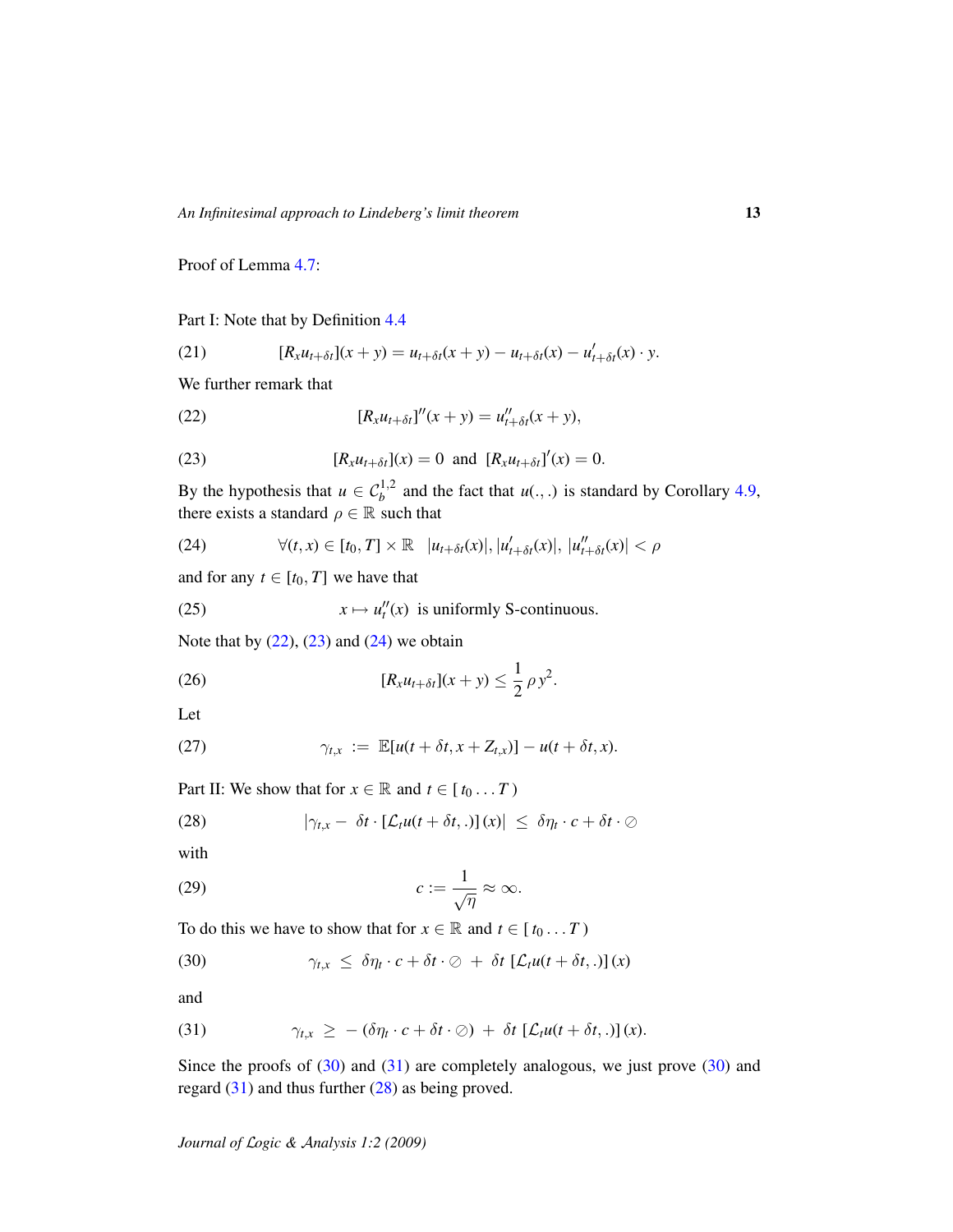Let now 
$$
x \in \mathbb{R}
$$
 and  $t \in [t_0...T)$  be arbitrarily given. Then  
\n
$$
\gamma_{t,x} = \mathbb{E}[u(t + \delta t, x + Z_{t,x})] - u(t + \delta t, x)
$$
\n
$$
\stackrel{(d)}{=} \mathbb{E}[[R_xu_{t+\delta t}](x + Z_{t,x})] + \mathbb{E}[u'_{t+\delta t}(x) \cdot Z_{t,x}]
$$
\n
$$
\stackrel{(b)}{=} \int_{|y| \ge \eta} [R_xu_{t+\delta t}](x + y) d\nu_{t,x}(y) \int_{|y| < \eta} [R_xu_{t+\delta t}](x + y) d\nu_{t,x}(y)
$$
\n
$$
+ u'_{t+\delta t}(x) \cdot (a(t, x) + \emptyset) \cdot \delta t
$$
\n
$$
\stackrel{(c)}{\leq} \frac{1}{2}\rho \cdot \sup_{x \in \mathbb{R}} \int_{|y| \ge \eta} |y|^2 d\nu_{t,x}(y) + \int_{|y| < \eta} \frac{1}{2} \cdot [u''_{t+\delta t}(x) + \emptyset] \cdot y^2 d\nu_{t,x}(y)
$$
\n
$$
+ \delta t \cdot u'_{t+\delta t}(x) \cdot (a(t, x) + \emptyset)
$$
\n
$$
\stackrel{(d)}{=} \frac{1}{2}\rho \cdot \delta \eta_t + \frac{1}{2} \cdot [u''_{t+\delta t}(x) + \emptyset] \cdot \mathbb{E}[\tilde{Z}_{t,x}^2] + \delta t \cdot u'_{t+\delta t}(x) \cdot (a(t, x) + \emptyset)
$$
\n
$$
\stackrel{(e)}{=} \delta \eta_t \cdot \frac{1}{2}\rho + \frac{1}{2}[u''_{t+\delta t}(x) + \emptyset] \cdot (\mathbb{E}[Z_{t,x}^2] + O_{t,x}) + \delta t \cdot u'_{t+\delta t}(x) \cdot (a(t, x) + \emptyset)
$$
\n
$$
\stackrel{(f)}{\leq} \delta \eta_t \cdot \frac{1}{2}\rho + \frac{1}{2}[u''_{t+\delta t}(x) + \emptyset] \cdot (a(t, x) + \emptyset)^2 \cdot (\delta t)^2] + \delta t \cdot u'_{t+\delta t}(x) \cdot (a(t, x) + \emptyset)
$$
\n
$$
+ \frac{1}{2}[u''_{t+\delta t
$$

The equality (a) follows from an application of  $(21)$ , while (b) is obtained by splitting  $\mathbb{E}[[R_x u_{t+\delta t}](x+Z_{t,x})]$  into two integrals and by an application of Definition [4.5](#page-9-0) (i). The inequality (c) follows from an application of  $(26)$ , and by  $(22)$ ,  $(23)$ , Proposition [4.3](#page-9-2) and  $(25)$ . The equality (d) follows by an application of  $(13)$  and  $(15)$  while equality (e) is obtained by  $(16)$ . We further obtain (f) by the use of  $(17)$  and  $(g)$  by application of [\(16\)](#page-10-2) and [\(24\)](#page-12-3). The relation (h) is obtained by calculation and rearrangement of terms,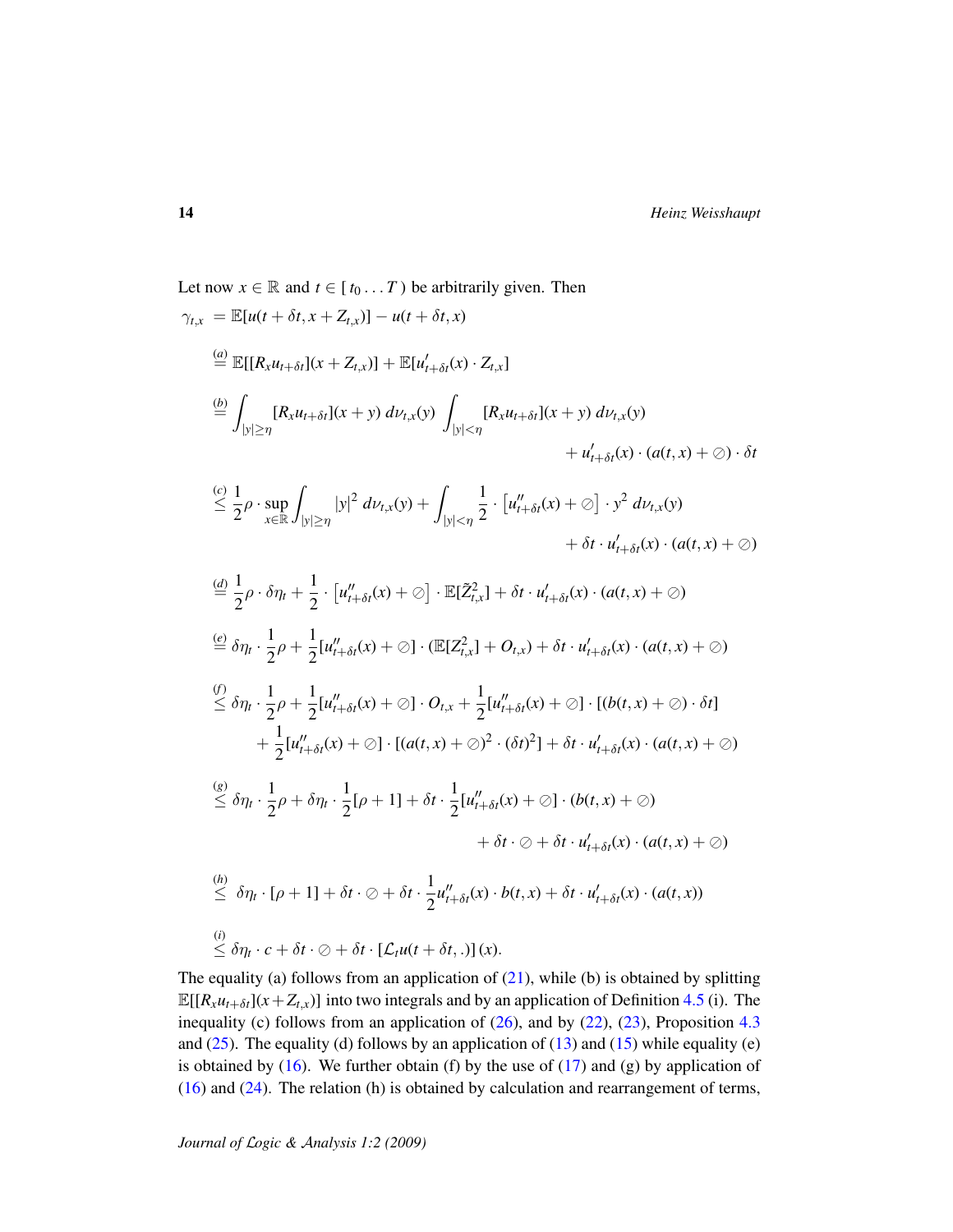while (i) follows from the fact that  $c \approx \infty$  and the definition of  $\mathcal{L}$ .

Thus [\(30\)](#page-12-4) and thus further [\(28\)](#page-12-0) has been proved.

Part III: We show that

<span id="page-14-0"></span>
$$
(32) \qquad (\forall x \in \mathbb{R}) \ \left( \left| \mathbb{E}[u(t+\delta t,x+Z_{t,x})] - u(t,x) \right| \leq \delta \eta_t \cdot c + \delta t \cdot \emptyset \right).
$$

Since we assumed that  $u \in C_b^{1,2}$  we have that  $t \mapsto u_t'(x)$ ,  $t \mapsto u_t''(x)$  are uniformly S-continuous mappings and thus we obtain that

<span id="page-14-2"></span>
$$
(33) \qquad | \left[ \mathcal{L}_t u(t + \delta t,.) \right] (x) - \left[ \mathcal{L}_t u(t,.) \right] (x) | = \left| \left[ \mathcal{L}_t (u(t + \delta t,.) - u(t,.)) \right] (x) \right| \leq \emptyset
$$

From [\(28\)](#page-12-0) and [\(33\)](#page-14-2) we obtain for  $x \in \mathbb{R}$  and  $t \in [t_0 \dots T)$  that

<span id="page-14-3"></span>(34) 
$$
|\gamma_{t,x} - \delta t \cdot [\mathcal{L}_t u(t,.)](x)| \leq \delta \eta_t \cdot c + \delta t \cdot \oslash
$$

From [\(18\)](#page-11-1) and

<span id="page-14-4"></span>
$$
u(t+\delta t,x)-u(t,x)=\delta t\cdot\frac{\partial u(t,x)}{\partial t}+\delta t\cdot\oslash
$$

we obtain for  $x \in \mathbb{R}$  and  $t \in [t_0 \dots T)$ 

(35) 
$$
u(t + \delta t, x) - u(t, x) = -\delta t \cdot [\mathcal{L}_t u(t, .)](x) + \delta t \cdot \oslash
$$

From [\(27\)](#page-12-9), [\(34\)](#page-14-3) and [\(35\)](#page-14-4) we obtain for  $x \in \mathbb{R}$  and  $t \in [t_0 \dots T)$  that

$$
\left|\mathbb{E}[u(t+\delta t,x+Z_{t,x})]-u(t,x)\right|
$$

$$
= |\mathbb{E}[u(t+\delta t, x+Z_{t,x})] - u(t+\delta t, x) + u(t+\delta t, x) - u(t,x)|
$$
  

$$
= |\gamma_{t,x} - \delta t \cdot [\mathcal{L}_t u(t,.)](x)| + \delta t \cdot \oslash |\leq \delta \eta_t \cdot c + \delta t \cdot \oslash.
$$

i.e., [\(32\)](#page-14-0) has been proved.

Part IV: We prove now by backward induction on  $[t_0 \dots T]$  that for  $s \in [t_0 \dots T]$ 

<span id="page-14-1"></span>(36) 
$$
(\forall x \in \mathbb{R}) \left( |\hat{u}(s,x) - u(s,x)| \leq \sum_{r \in [s...T]} [\delta \eta_r \cdot c + \delta r \cdot \oslash] \right).
$$

Since  $(36)$  is external we can not apply (internal) induction directly to  $(36)$ . We therefore replace [\(36\)](#page-14-1) by an external family of formulas as follows: For any standard  $\varepsilon > 0$  we consider

<span id="page-14-6"></span><span id="page-14-5"></span>
$$
\text{(c)} \qquad \qquad (\forall x \in \mathbb{R}) \left( |\hat{u}(s,x) - u(s,x)| \leq \sum_{r \in [s...T)} [\delta \eta_r \cdot c + \delta r \cdot \varepsilon] \right).
$$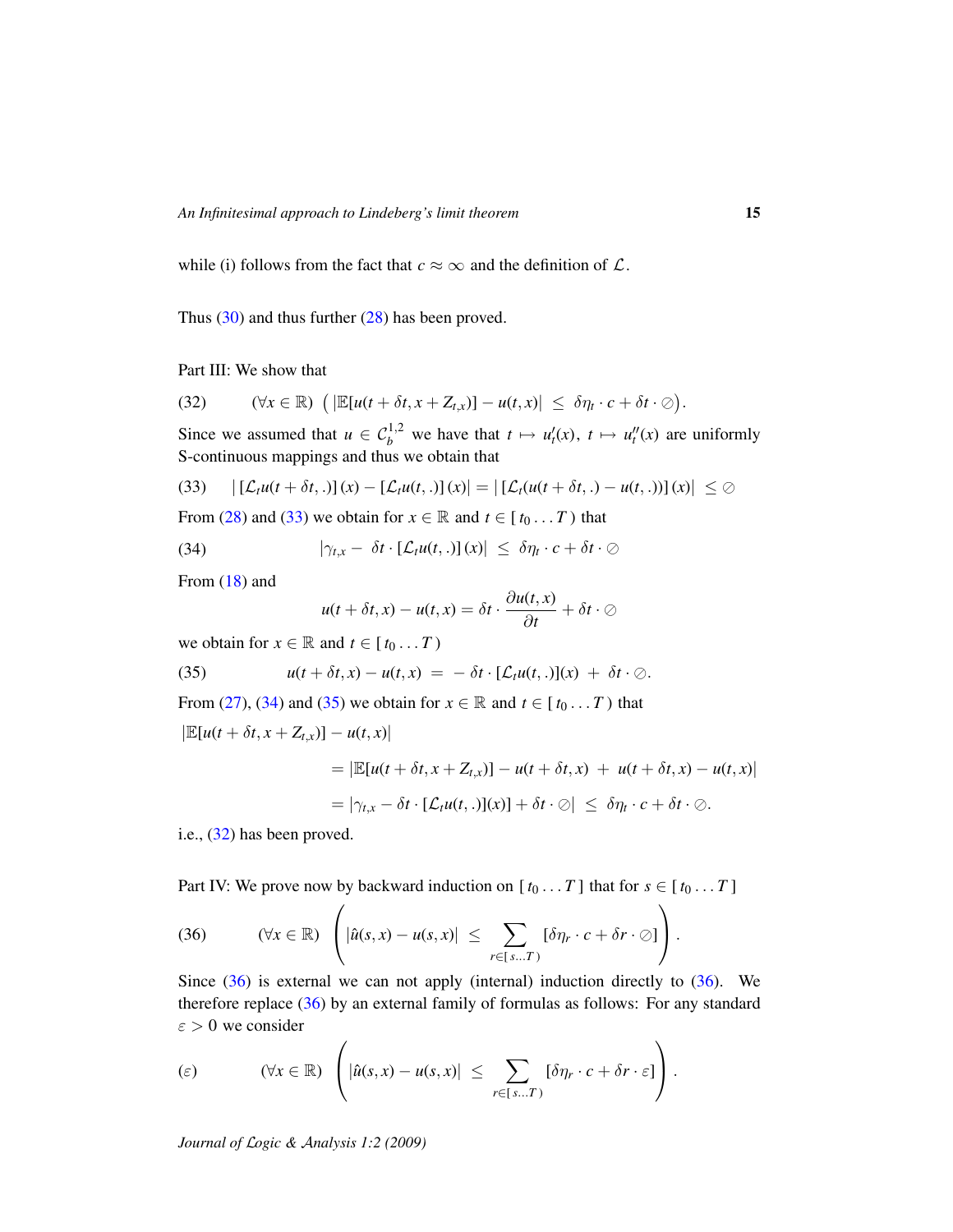We prove  $(\varepsilon)$  by backward induction as follows:

In the case that  $s = T$  formula ( $\varepsilon$ ) reduces by [\(18\)](#page-11-1) and [\(19\)](#page-11-4) to the tautology  $0 \le 0$ . To complete the proof of  $(\varepsilon)$  by backward induction we just have to show that if  $(\varepsilon)$ holds true for  $s = t + \delta t$ , then  $(\varepsilon)$  holds true for  $s = t$ . Thus suppose that  $(\varepsilon)$  holds for  $s = t + \delta t$ . From [\(19\)](#page-11-4), [\(32\)](#page-14-0) and the validity of ( $\varepsilon$ ) in the case  $s = t + \delta t$  we obtain that for  $x \in \mathbb{R}$ 

$$
|\hat{u}(t,x) - u(t,x)| = |\mathbb{E}[\hat{u}(t + \delta t, x + Z_{t,x})] - u(t,x)|
$$
  
\n
$$
\leq |\mathbb{E}[\hat{u}(t + \delta t, x + Z_{t,x})] - \mathbb{E}[u(t + \delta t, x + Z_{t,x})]|
$$
  
\n
$$
+ |\mathbb{E}[u(t + \delta t, x + Z_{t,x})] - u(t,x)|
$$
  
\n
$$
\leq \sup_{z \in \mathbb{R}} |\hat{u}(t + \delta t, z) - u(t + \delta t, z)| + |\mathbb{E}[u(t + \delta t, x + Z_{t,x})] - u(t,x)|
$$
  
\n
$$
\leq \sum_{r \in [t + \delta t...T)} [\delta \eta_r \cdot c + \delta r \cdot \varepsilon] + \delta \eta_t \cdot c + \delta t \cdot \oslash
$$
  
\n
$$
\leq \sum_{r \in [t...T)} [\delta \eta_r \cdot c + \delta r \cdot \varepsilon],
$$

i.e.,

(37) 
$$
|\hat{u}(t,x) - u(t,x)| \leq \sum_{r \in [t...T)} [\delta \eta_r \cdot c + \delta r \cdot \varepsilon]
$$

holds. Thus application of (internal) induction to [\(37\)](#page-14-6) shows that ( $\varepsilon$ ) holds for any  $s \in [t_0...T]$ . Since the  $\varepsilon$  in our consideration was assumed to be standard but otherwise arbitrary, we obtain from Proposition [2.3](#page-4-1) that [\(36\)](#page-14-1) holds for all  $s \in [t_0 ... T]$ . [\(36\)](#page-14-1) implies by [\(14\)](#page-10-4) and [\(29\)](#page-12-10) that [\(20\)](#page-11-2) holds.  $\Box$ 

<span id="page-15-0"></span>**Theorem 4.13** Let  $(L_t)_{t \in [t_0,T]}$  be a standard indexed family of differential operators that fulfills the hypotheses of Definition [4.5.](#page-9-0) Let  $f : \mathbb{R} \to \mathbb{R}$  be a standard bounded  $C^2$ function. Suppose that there exists a  $C_h^{1,2}$  $b_b^{1,2}$  solution  $u : [t_0, T] \times \mathbb{R} \to \mathbb{R}$  of the terminal value problem

$$
[\mathcal{L}_t u(t,.)](x) + \frac{\partial u(t,x)}{\partial t} = 0, \qquad u(T,x) = f(x).
$$

Let  $[t_0 \dots T]$  be a near interval and let  $(\delta W_t)_{t \in [t_0 \dots T]}$  be a model of white noise. Let

 $\sigma : [t_0, T) \times \mathbb{R} \to \mathbb{R}$  be such that  $\sigma^2(.,.) \approx b(.,.)$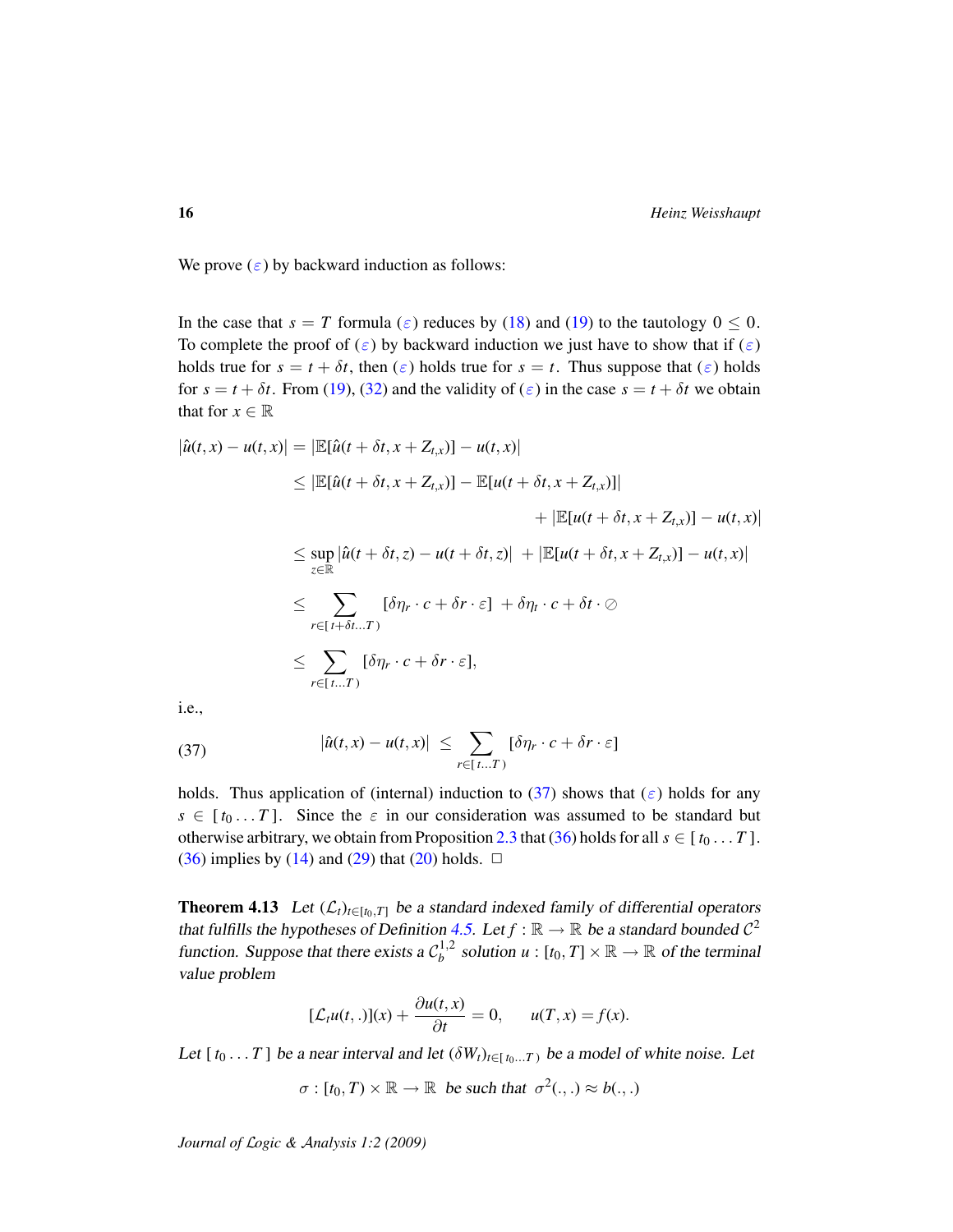and let  $\tilde{a} \approx a$ . Let *X* be the solution of the infinitesimal stochastic difference equation

<span id="page-16-2"></span>
$$
\delta X_t = \tilde{a}(t, X_t) \, \delta t + \sigma(t, X_t) \, \delta W_t.
$$

with initial condition  $X_{t_0} = x_0$ . Then

(38) 
$$
\mathbb{E}[f \circ X_T] \approx u(x_0, t_0).
$$

Proof: Let us denote the conditional expectation of a random variable *Y* with respect to a second random variable *Z* by  $\mathbb{E}[Y | Z]$ . We apply Lemma [4.7](#page-11-0) with

<span id="page-16-1"></span> $Z_{t,x} := \tilde{a}(t,x) \delta t + \sigma(t,x) \delta W_t.$ 

From the definition of  $\hat{u}$  by [\(19\)](#page-11-4) we obtain that

<span id="page-16-0"></span>(39)  
\n
$$
\mathbb{E}[\hat{u}(t + \delta t, X_{t + \delta t})] = \mathbb{E}[\mathbb{E}[\hat{u}(t + \delta t, X_{t + \delta t}) | X_t]] =
$$
\n
$$
\mathbb{E}[\mathbb{E}[\hat{u}(t + \delta t, X_t + Z_{t, X_t}) | X_t] = \mathbb{E}[\hat{u}(t, X_t)].
$$

Induction over [\(39\)](#page-16-0) and  $u(T, x) = f(x)$  gives

$$
\mathbb{E}[f\circ X_T] = \hat{u}(x_0,t_0).
$$

Formula [\(40\)](#page-16-1) gives together with the conclusion of Lemma [4.7](#page-11-0) the approximate identity  $(38)$ .  $\Box$ 

Remark 4.14 Note that boundedness (and standardness) have been the only hypotheses imposed on the functions *a* and *b*. Our proofs worked out mainly because of the strong hypotheses that the solution *u* of [\(18\)](#page-11-1) is a (standard) element of  $C_h^{1,2}$  $b^{\frac{1}{2}}$ .

<span id="page-16-3"></span>Remark 4.15 Since *a*, *b*, *t*<sup>0</sup> and *T* are (by boundedness and standardness) limited, we obtain that the random variables  $X_t$  - that constitute the stochastic processes under consideration - fulfill  $-\infty \ll \mathbb{E}[X_t]$ ,  $\text{Var}(X_t) \ll \infty$ . From this we obtain further by [\[5\]](#page-26-5) Theorem 2.11 that the random variables  $X_T$  are almost limited.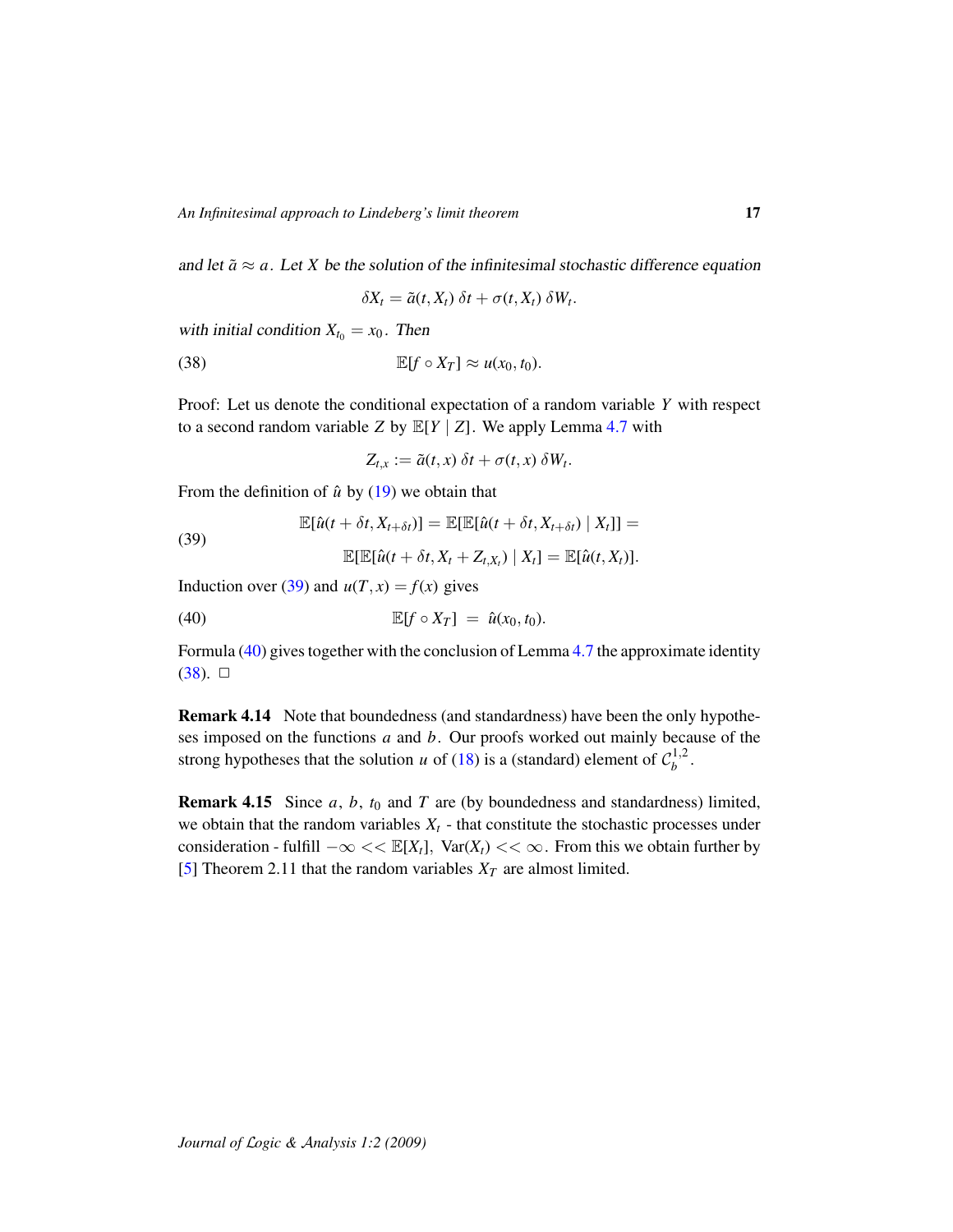# 5 Lindeberg's Theorem and related results

We consider now equation [\(18\)](#page-11-1) in the case that  $b(t, x) = 1$ ,  $a(t, x) = 0$  and  $f \in C_0^2$ , i.e., we consider the following special case of the terminal value problem [\(18\)](#page-11-1):

<span id="page-17-1"></span>(41) 
$$
\frac{1}{2} \cdot \frac{\partial^2 u(t,x)}{\partial x^2} + \frac{\partial u(t,x)}{\partial t} = 0, \quad u(T,x) = f(x).
$$

A solution of the terminal value problem [\(41\)](#page-17-1) on  $[t_0, T] \times \mathbb{R}$  is provided by the function *u* given by

(42) 
$$
u(t,x) = \int_{\mathbb{R}} f(y) \frac{1}{\sqrt{2\pi(T-t)}} e^{-\frac{(y-x)^2}{2(T-t)}} dy
$$

for  $(t, x) \in [t_0, T) \times \mathbb{R}$  and  $u(T, x) = f(x)$ . If  $\phi$  denotes the density function of the *N*(0, 1) distribution, then also

<span id="page-17-4"></span>
$$
u(t,x) = \int_{y \in \mathbb{R}} \frac{1}{\sqrt{T-t}} \phi\left(\frac{y-x}{\sqrt{T-t}}\right) f(y) \, dy.
$$

<span id="page-17-5"></span>**Definition 5.1** Let  $\Xi = (\xi_{i,j})_{(i,j)\in\mathbb{N}\times\mathbb{N}}$  be an array of random variables  $\xi_{i,j} \in \mathbb{R}$ . Suppose that there exists a function  $i \mapsto J_i$  from N to N such that  $\lim_{i\to\infty} J_i = \infty$  and that  $Var(\xi_{i,j}) = 0 \equiv \xi_{i,j}$  if and only if  $j \geq J_i$ . Suppose further that for any fixed *i* the vector (ξ*i*,*j*))*j*∈<sup>N</sup> consists of independent random variables. We call Ξ *a triangular array* of independent random variables with sum-variables  $\zeta_i := \sum_{0\leq j\leq J_i-1} \xi_{i,j} = \sum_{j\in\mathbb{N}} \xi_{i,j}.$ 

The following theorem is known as Lindeberg's limit theorem. (Compare with [\[11\]](#page-27-15) Section 9.6.)

<span id="page-17-0"></span>**Theorem 5.2** Let  $\Xi$  be a triangular array of independent random variables with sumvariables  $\zeta_i$ . Suppose that  $\mathbb{E}[\xi_{i,j}] = 0$  for all  $i, j \in \mathbb{N}$ . Suppose further that

<span id="page-17-3"></span>(43) 
$$
\lim_{i \to \infty} \text{Var}(\zeta_i) = \sigma^2
$$

and that

<span id="page-17-2"></span>(44) 
$$
(\forall \varepsilon > 0)(\exists N \in \mathbb{N})(\forall i > N) \left( \sum_{j=0}^{J_i-1} \mathbb{E}[\xi_{i,j}^2 \cdot \mathbf{1}_{\{|\xi_{i,j}| \geq \varepsilon\}}] < \varepsilon \right).
$$

Then the sequence of distributions of  $(\zeta_i)_{i \in \mathbb{N}}$  converges weakly to  $N(0, \sigma^2)$ .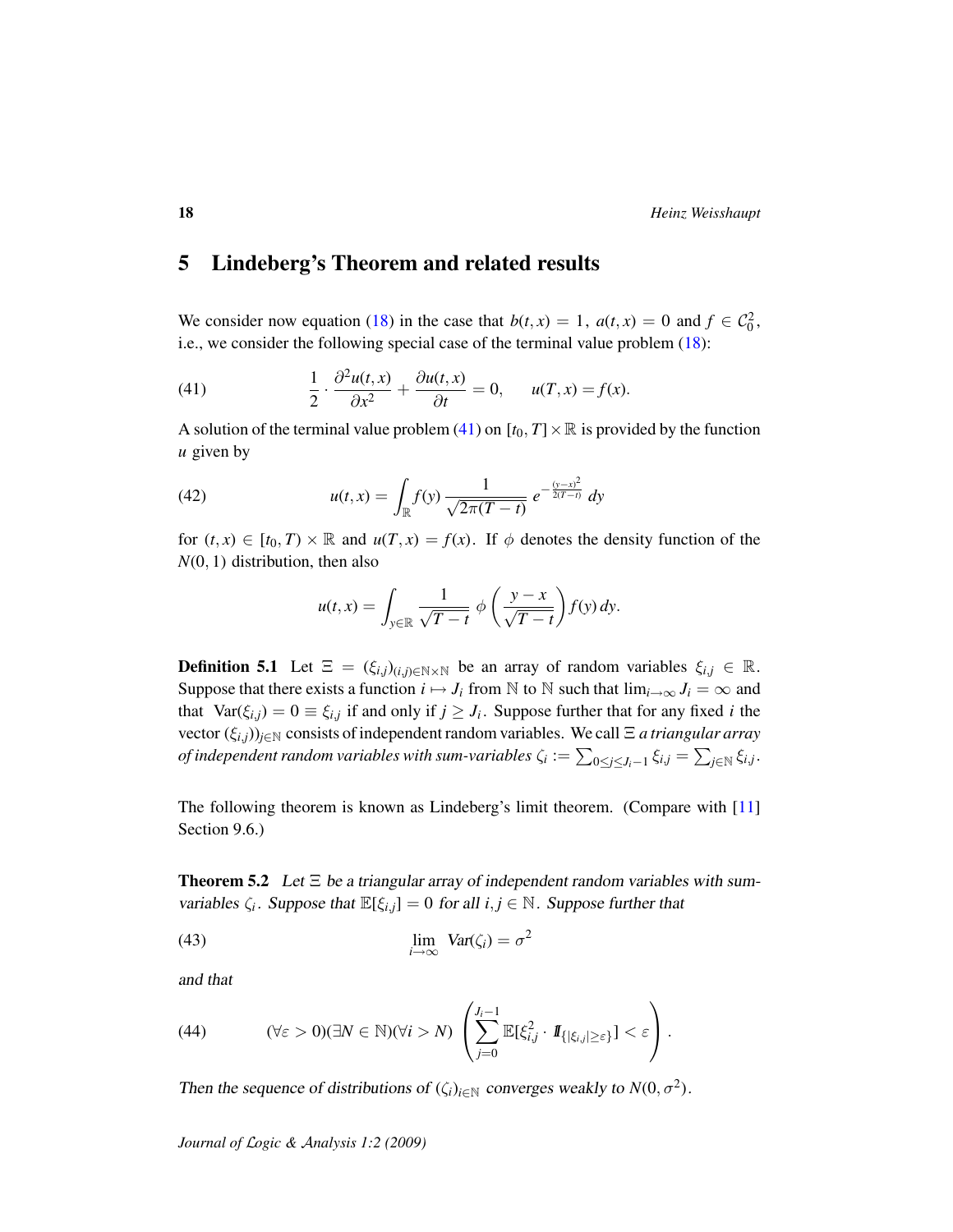Proof: The theorem stated above is a theorem in the terms of standard mathematics. We can therefore by transfer suppose that the theorem is stated with the addition that any object named in the theorem is standard. Especially we can replace [\(44\)](#page-17-2) by

<span id="page-18-0"></span>(45) 
$$
(\forall^{st}\varepsilon>0)(\exists^{st}N\in\mathbb{N})(\forall i>N)\left(\sum_{j=0}^{J_i-1}\mathbb{E}[\xi_{i,j}^2\cdot\mathbb{I}_{\{|\xi_{i,j}|\geq\varepsilon\}}]<\varepsilon\right)
$$

and assume that  $(\zeta_i)_{i \in \mathbb{N}}$  is a standard sequence. Assertion [\(45\)](#page-18-0) implies that

<span id="page-18-1"></span>(46) 
$$
(\forall^{\text{nst}} i \in \mathbb{N})(\forall^{\text{st}} \varepsilon > 0) \left( \sum_{j=0}^{J_i-1} \mathbb{E}[\xi_{i,j}^2 \cdot \mathbb{I}_{\{|\xi_{i,j}| \geq \varepsilon\}}] < \varepsilon \right).
$$

From  $(46)$  we obtain by Proposition [2.3](#page-4-1) that

(47) 
$$
(\forall^{\text{nst}} i \in \mathbb{N})(\exists \varepsilon \approx 0) \left( \sum_{j=0}^{J_i-1} \mathbb{E}[\xi_{i,j}^2 \cdot \mathbb{I}_{\{|\xi_{i,j}| \geq \varepsilon\}}] < \varepsilon \right).
$$

From [\(43\)](#page-17-3) we obtain by standardness of  $(\zeta_i)_{i \in \mathbb{N}}$  and Remark [2.5](#page-4-0) that

<span id="page-18-5"></span>
$$
(\forall^{\text{nst}} i \in \mathbb{N}) \, (\text{Var}(\zeta_i) = \sigma^2 + \oslash).
$$

Choose an arbitrary nonstandard  $i \in \mathbb{N}$ . Let for  $j \in \{0, \ldots, J_i - 1\}$  increments  $\delta t_j$  be given, such that

$$
\delta t_j := \text{Var}(\xi_{i,j}) \cdot (1+\emptyset) \text{ and } \sum_{j=0}^{J_i-1} \delta t_j = \sigma^2
$$

and define points *t<sup>j</sup>* by

(48) 
$$
t_0 := 0, t_{j+1} := t_j + \delta t_j, T := t_{J_i} = \sigma^2
$$

Let

<span id="page-18-4"></span><span id="page-18-3"></span><span id="page-18-2"></span>
$$
[t_0 \dots T] = \{t_j \mid 0 \leq j \leq J_i\}
$$

Let  $\delta W_{t_j} = \xi_{i,j}$  for  $0 \le j \le J_i$ . Then  $(\delta W_t)_{t \in [t_0, ..., T]}$  is a model of white noise. Let *W* be the model of Brownian motion associated with  $(\delta W_t)_{t \in [t_0...T)}$ . Then

$$
(49) \t\t W_T = \zeta_i
$$

and *W* is the solution *X* of the infinitesimal stochastic difference equation  $\delta X_t$  =  $a(t, x)$   $\delta t + b(t, x)$   $\delta W_t$  with  $a(t, x) = 0$  and  $b(t, x) = 1$ . Thus by Theorem [4.13](#page-15-0) we have that for any standard  $f \in C_0^2$ 

$$
\mathbb{E}[f \circ W_T] \approx u(0,0)
$$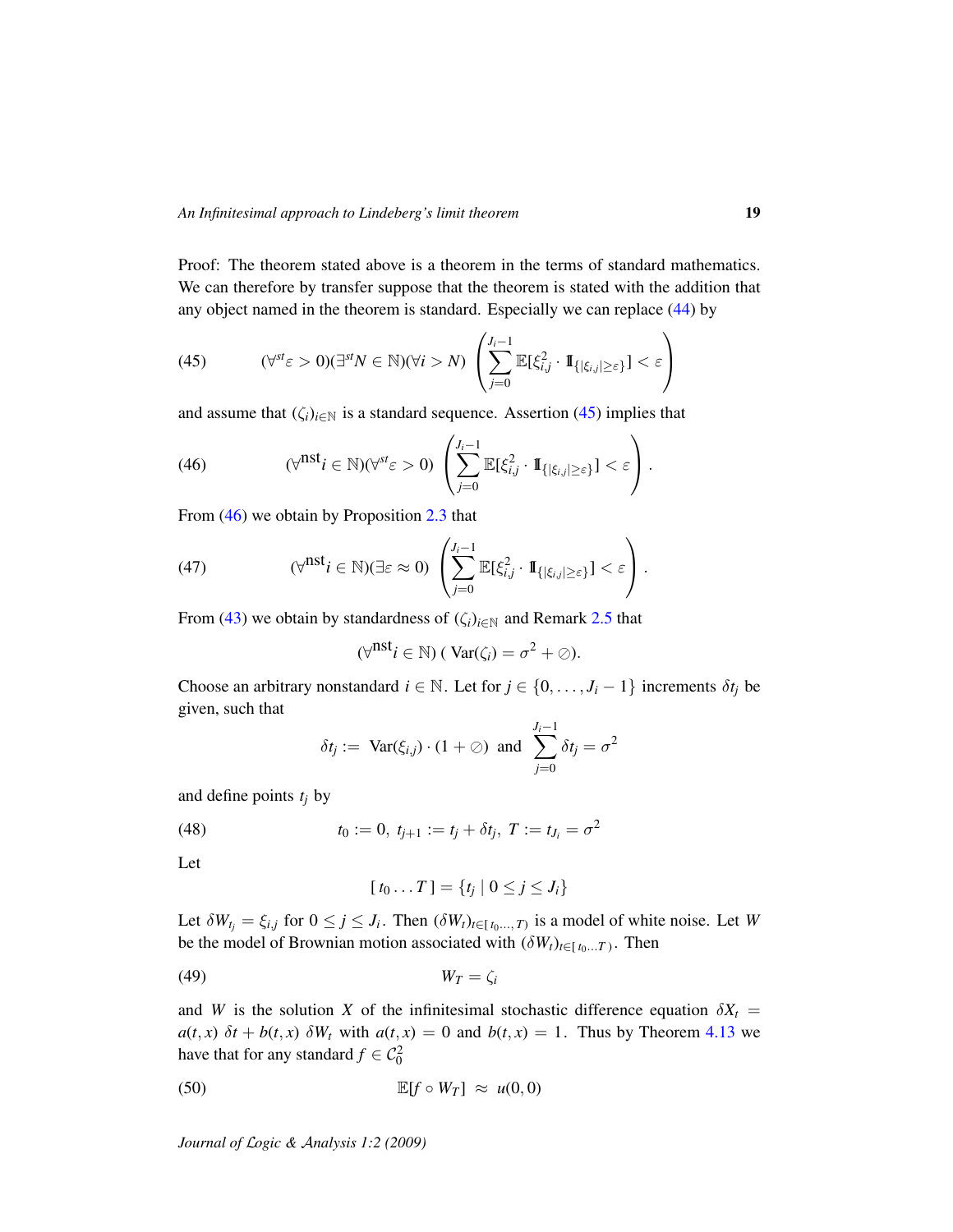with *u* the solution  $(42)$  of the terminal value problem  $(41)$ . Thus we obtain from  $(48)$ , [\(49\)](#page-18-3), [\(50\)](#page-18-4) and [\(42\)](#page-17-4) that

<span id="page-19-1"></span>(51) 
$$
\mathbb{E}[f \circ \zeta_i] = \mathbb{E}[f \circ W_T] \approx u(0,0) = \int_{\mathbb{R}} f(y) \frac{1}{\sqrt{2\pi}\sigma} e^{-\frac{y^2}{2\sigma^2}} dy.
$$

By [\(51\)](#page-19-1), the fact that  $i \in \mathbb{N}$  was supposed to be nonstandard but otherwise arbitrarily chosen and by Proposition [3.7](#page-6-4) the standard sequence of distributions of the (by Remark [4.15\)](#page-16-3) almost limited random variables  $(\zeta_i)_{i \in \mathbb{N}}$  converges weakly to  $N(0, \sigma^2)$ .  $\Box$ 

Theorem [4.13](#page-15-0) provides together with the existence of solutions of Kolmogorov's back-ward equation a general limit theorem for diffusions. Since our result (Theorem [5.4](#page-19-0)) stated below) includes a Lindeberg condition, we call it a Lindeberg type limit theorem.

**Definition 5.3** Let  $\Xi = (\xi_{i,j})_{(i,j)\in\mathbb{N}\times\mathbb{N}}$  be an infinite triangular array of independent random variables, with sum variables  $\zeta_i$ . Let  $i \mapsto J_i$  denote the function involved in the definition of a triangular array (Definition [5.1\)](#page-17-5). We say that Ξ *is a triangular approximation of white noise on*  $[t_0, T]$  if:

<span id="page-19-2"></span>∀*i*, *j* ∈ N E[ξ*i*,*j*] = 0,

(52) 
$$
\forall i, j \in \mathbb{N} \quad \mathbb{E}[\xi_{i,j}] = 0,
$$

$$
\forall i \in \mathbb{N} \quad \text{Var}(\zeta_i) = (T - t_0)
$$

and

$$
(\forall \varepsilon > 0)(\exists N \in \mathbb{N})(\forall i > N) \left( \sum_{j=0}^{J_i-1} \mathbb{E}[\xi_{i,j}^2 \cdot \mathbb{I}_{\{|\xi_{i,j}| \geq \varepsilon\}}] < \varepsilon \right).
$$

<span id="page-19-0"></span>**Theorem 5.4** Let  $\Xi$  be a triangular approximation of white noise on  $[t_0, T]$ . Let  $(\mathcal{L}_t)_{t \in [t_0,T]}$  be a family of differential operators that fulfill - with the exception of standardness - all hypotheses of Definition [4.5.](#page-9-0) Let

$$
\sigma : [t_0, T] \times \mathbb{R} \to \mathbb{R} \text{ be such that } \sigma^2 = b.
$$

Let  $\Delta t_{i,j}$  = Var( $\xi_{i,j}$ ). Let  $t_{i,j}$  be given by  $t_{i,0} = t_0$  and  $t_{i,j+1} = t_{i,j} + \Delta t_{i,j}$ . Let stochastic processes  $\mathcal{X}_i$  recursively be defined by:

<span id="page-19-3"></span>(53) 
$$
\mathcal{X}_i(t_0) = x_0, \quad \Delta \mathcal{X}_i(t_{i,j}) = a(t_{i,j}, \mathcal{X}_i(t_{i,j})) \Delta t_{i,j} + \sigma(t_{i,j}, \mathcal{X}_i(t_{i,j})) \xi_{i,j}
$$

and

<span id="page-19-4"></span>
$$
\mathcal{X}_i(t_{i,j+1}) = \mathcal{X}_i(t_{i,j}) + \Delta \mathcal{X}_i(t_{i,j}).
$$

Suppose further that for any  $f \in C_0^{\infty}$  there exists a  $C_b^{1,2}$  $b^{1,2}$  solution  $u^f(.,.)$  of the terminal value problem [\(18\)](#page-11-1). Then  $t_{i,j} = T$  independent of *i* and

(54) 
$$
u^f(t_0,x_0)=\lim_{i\to\infty}\mathbb{E}[f\circ\mathcal{X}_i(T)].
$$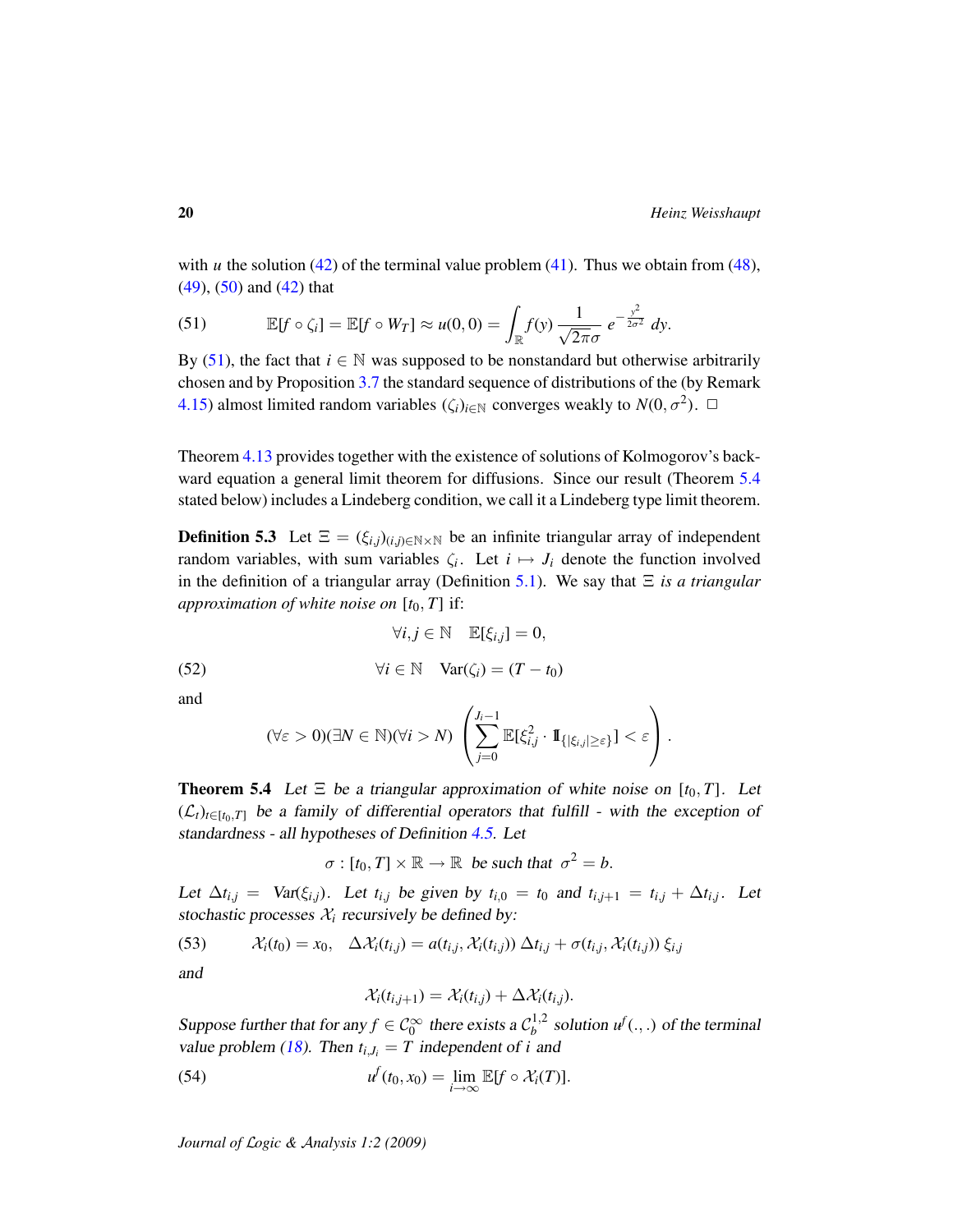Proof: That  $t_{i,j} = T$  independent of  $i \in \mathbb{N}$  follows from the recursive definition of  $t_{i,j}$ and [\(52\)](#page-19-2).

The theorem stated above is solely stated in the terms of standard mathematics. We can therefore by transfer suppose without loss of generality that any object named in the theorem is standard. Thus again [\(47\)](#page-18-5) holds. Choose an arbitrary nonstandard  $i \in \mathbb{N}$ and let  $[t_0 \dots T] := \{t_{i,j} \mid 0 \leq j \leq J_i\}$ . Let for any  $t = t_{i,j} \in [t_0 \dots T)$  random variables  $\delta W_t$  be given by  $\delta W_t = \xi_{i,j}$  and let  $X_t := \mathcal{X}_{i,j}(t_{i,j})$ . Then  $(\delta W_t)_{t \in [t_0...T)}$  is an infinitesimal model of white noise and by [\(53\)](#page-19-3) the stochastic process  $X = (X_t)_{t \in [t_0...T]}$ is the solution of the infinitesimal stochastic difference equation

$$
\delta X_t = a(t, X_t) \, \delta t + \sigma(t, X_t) \, \delta W_t.
$$

with initial condition  $X_{t_0} = x_0$ . Application of Theorem [4.13](#page-15-0) proves by its conclusion [\(38\)](#page-16-2) with  $u = u^f$  that

<span id="page-20-0"></span>
$$
u^f(x_0,t_0)=u(x_0,t_0)\approx \mathbb{E}[f\circ X_T]=\mathbb{E}[f\circ \mathcal{X}_i(T)].
$$

Since *i* was assumed to be nonstandard but otherwise arbitrarily chosen we obtain that

(55) 
$$
\forall^{nst} i \in \mathbb{N} \ \ u^f(x_0,t_0) \approx \mathbb{E}[f \circ \mathcal{X}_i(T)].
$$

Since by our hypothesis - made at the begin of the proof - that all objects named in the theorem are standard, the sequence  $(\mathbb{E}[f \circ \mathcal{X}_i(T)])_{i \in \mathbb{N}}$  as well as the real number  $u^f$ ( $x_0$ ,  $t_0$ ) are standard. Thus by [\(55\)](#page-20-0), by Definition [2.4](#page-4-2) and Remark [2.5](#page-4-0) we obtain that lim<sub>*i*→∞</sub>  $\mathbb{E}[f \circ \mathcal{X}_i(t_{i,J_i})]$  exists and that

$$
u^f(t_0,x_0)=\lim_{i\to\infty}\mathbb{E}[f\circ\mathcal{X}_i(T)],
$$

i.e., [\(54\)](#page-19-4) holds and the theorem has been proved.

<span id="page-20-1"></span>Remark 5.5 Suppose that the hypotheses of Theorem [5.4](#page-19-0) are fulfilled and that the family of operators  $(\mathcal{L}_t)_{t \in [t_0, T]}$  is additionally standard. Then the sequence  $(\mathcal{X}_i(T))_{i \in \mathbb{N}}$ of (by Remark [4.15\)](#page-16-3) almost limited random variables  $\mathcal{X}_i(T)$  in Theorem [5.4](#page-19-0) S-converges approximately to a random variable  $\mathcal{X}_{\infty}$  such that for all  $f \in \mathcal{C}_0^{\infty}$ 

$$
u^f(t_0,x_0)\approx \mathbb{E}[f\circ \mathcal{X}_{\infty}].
$$

Proof: Apply Proposition [3.6](#page-6-1) to [\(55\)](#page-20-0).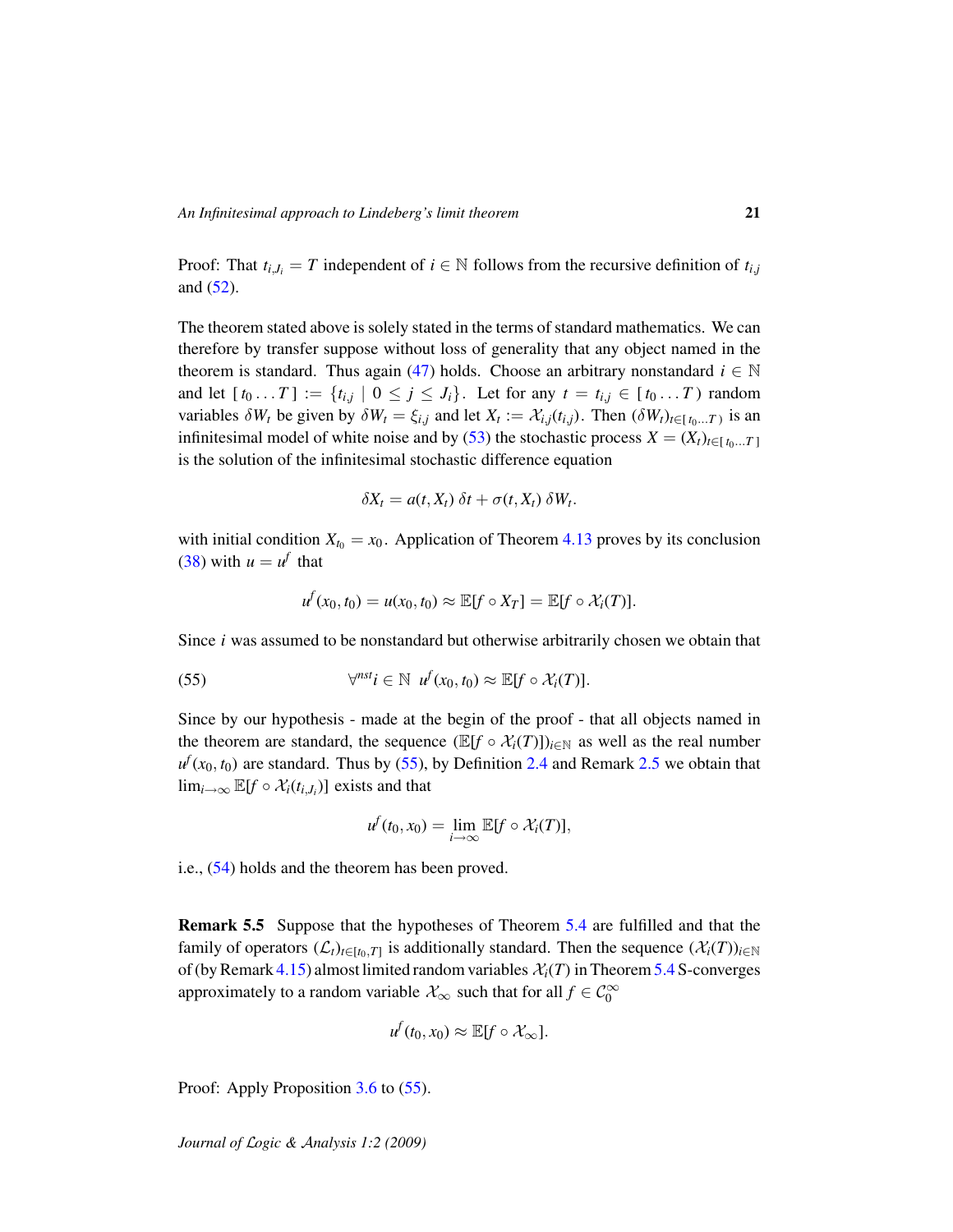22 *Heinz Weisshaupt*

## 6 An Example

**Remark 6.1** If we suppose that  $a(t, x) = 0$ ,  $b(t, x) = 1$  and let  $T - t_0 := \sigma^2$ , then Theorem [5.4](#page-19-0) is closely related to Lindeberg's limit theorem (Theorem [5.2\)](#page-17-0). If we replace hypothesis [\(43\)](#page-17-3) in Theorem [5](#page-17-0).2 by the stronger hypothesis

<span id="page-21-0"></span>(56) 
$$
\forall i \in \mathbb{N} \quad \text{Var}(\zeta_i) = \sigma^2
$$

and apply  $T - t_0 = \sigma^2$  then we end up with the hypotheses of Theorem [5.4](#page-19-0) (in the special case that  $a(t, x) = 0$ ,  $b(t, x) = 1$ ).

The conclusion [\(54\)](#page-19-4) of Theorem [5.4](#page-19-0) implies together with [\(42\)](#page-17-4),  $a(t, x) = 0$ ,  $b(t, x) = 1$ and  $\sigma^2 = T - t_0$  that [\(51\)](#page-19-1) holds (if we let  $(t_0, x_0) := (0, 0)$ ) and thus further that the conclusion of Theorem [5.2](#page-17-0) holds.

Thus we conclude that in the case  $a(t, x) = 0$ ,  $b(t, x) = 1$  and  $\sigma^2 = T - t_0$  Theorem [5.4](#page-19-0) implies Theorem [5.2](#page-17-0) with the hypothesis [\(43\)](#page-17-3) replaced by [\(56\)](#page-21-0), i.e., Theorem [5.4](#page-19-0) implies a weakened version of Theorem [5.2.](#page-17-0)

A more elaborate application of Theorem [5.4](#page-19-0) for special coefficient functions  $a(.,.)$ and  $b(.,.)$  is provided by an approximation of the infinitesimal stochastic difference equations (for  $\tau > 0$ )

<span id="page-21-1"></span>(57) 
$$
\delta X_t = -\tanh(\tau X_t)\left(\frac{1}{\tau} + \frac{1}{2} \cdot \frac{\tau}{\cosh^2(\tau X_t)}\right) \delta t + \frac{1}{\cosh(\tau X_t)} \delta W_t,
$$

with initial condition  $X_{t_0} = x_0$ , by the difference equations

$$
\mathcal{X}_i(0) = x_0, \quad \Delta \mathcal{X}_i(t_{i,j}) = a(\mathcal{X}_i(t_{i,j})) \, \Delta t_{i,j} + \sigma(\mathcal{X}_i(t_{i,j})) \, \xi_{i,j}
$$

with

$$
a(x) = -\tanh(\tau x) \left( \frac{1}{\tau} + \frac{1}{2} \cdot \frac{\tau}{\cosh^2(\tau x)} \right),
$$

$$
\sigma(x) = \frac{1}{\cosh(\tau x)}
$$

and  $(\xi_{i,j})_{i,j\in\mathbb{N}}$  a triangular approximation of white noise (Example [6.6](#page-23-0) below). We remark that the equations [\(57\)](#page-21-1) are for small  $\tau$  themself approximations of the Ornstein-Uhlenbeck infinitesimal stochastic difference equation

$$
\delta X_t = -X_t \, \delta t + \delta W_t.
$$

Before we state Example [6.6](#page-23-0) we prove some results (Proposition [6.2,](#page-22-0) Remark [6.3,](#page-22-1) Proposition [6.4](#page-22-2) and Corollary [6.5](#page-22-3) stated below) that provide together with Theorem [5.4](#page-19-0) the right setting for the proof of the validity of Example [6.6.](#page-23-0)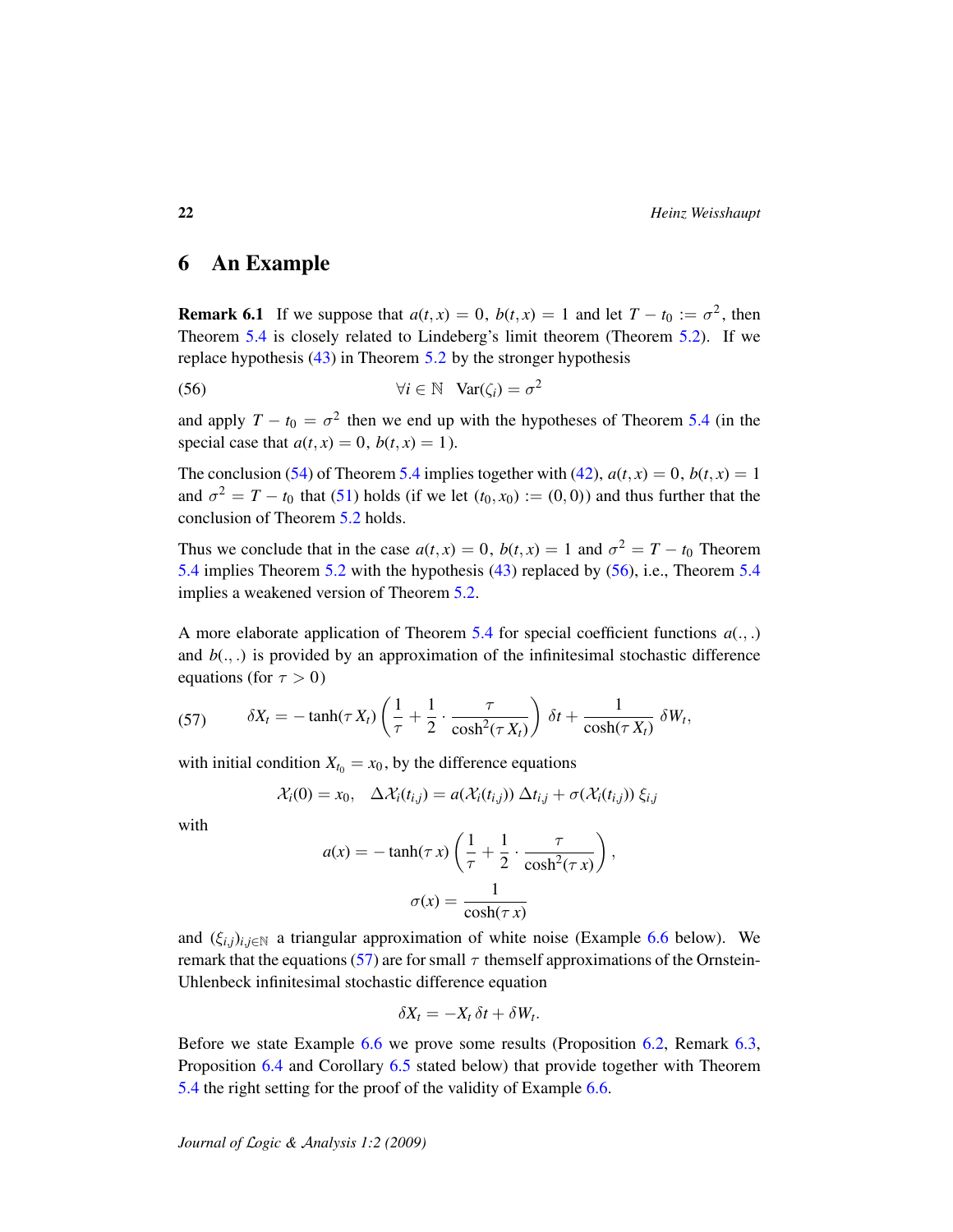<span id="page-22-0"></span>**Proposition 6.2** Let  $g \in C_0^{\infty}$ . A  $C_b^{1,2}$  $b^{\frac{1}{2}}$  solution of the terminal value problem

<span id="page-22-5"></span>(58) 
$$
\frac{1}{2} \cdot \frac{\partial^2 v(t, y)}{\partial y^2} - y \frac{\partial v(t, y)}{\partial y} + \frac{\partial v(t, y)}{\partial t} = 0, \qquad v(T, y) = g(y)
$$

on the interval  $[t_0, T]$  is for  $t \in [t_0, T)$  provided by the function

<span id="page-22-4"></span>(59) 
$$
v(t,y) = \int_{z \in \mathbb{R}} \frac{1}{\sqrt{\pi(1 - e^{-2(T-t)})}} e^{-\frac{(z - e^{-(T-t)}y)^2}{(1 - e^{-2(T-t)})}} g(z) dz.
$$

Proof: Straightforward calculation shows that  $(59)$  is a solution of  $(58)$ .

<span id="page-22-1"></span>**Remark 6.3** If  $\phi$  denotes the density function of the  $N(0, 1)$  distribution, then the function  $v$  of equation  $(59)$  can be expressed as

$$
v(t,y) = \int_{z \in \mathbb{R}} \frac{1}{\sqrt{\frac{1}{2}(1 - e^{-2(T-t)})}} \phi\left(\frac{z - e^{-(T-t)}y}{\sqrt{\frac{1}{2}(1 - e^{-2(T-t)})}}\right) g(z) dz.
$$

Consequently, if *Z* denotes an *N*  $(e^{-(T-t)}y, \frac{1}{2})$  $\frac{1}{2}(1 - e^{-2(T-t)})$  distributed random variable, then  $v(t, y) \approx \mathbb{E}[g \circ Z]$ .

<span id="page-22-2"></span>**Proposition 6.4** A function  $v : [t_0, T] \times \mathbb{R} \to \mathbb{R}$  fulfills [\(58\)](#page-22-5) if and only if  $u(t, x) =$  $v(t, \frac{1}{\tau} \sinh(\tau x))$  fulfills the terminal value problem

<span id="page-22-6"></span>
$$
\frac{\partial u(t,x)}{\partial t} - \tanh(\tau x) \left( \frac{1}{\tau} + \frac{1}{2} \cdot \frac{\tau}{\cosh^2(\tau x)} \right) \frac{\partial u(t,x)}{\partial x} + \frac{1}{2} \cdot \frac{1}{\cosh^2(\tau x)} \frac{\partial^2 u(t,x)}{\partial x^2} = 0,
$$
\n(60) 
$$
u(T,x) = g\left( \frac{1}{\tau} \sinh(\tau x) \right).
$$

Thus there exists a one-one correspondence between the solutions of  $(58)$  and  $(60)$ .

Proof: This follows with  $y = \frac{1}{\tau} \sinh(\tau x)$  from

$$
\frac{\partial v(t, y)}{\partial t} = \frac{\partial u(t, x)}{\partial t}, \quad \frac{\partial v(t, y)}{\partial y} = \frac{1}{\cosh(\tau x)} \frac{\partial u(t, x)}{\partial x}
$$

and

$$
\frac{1}{2} \cdot \frac{\partial^2 v(t, y)}{\partial y^2} = -\frac{1}{2} \cdot \frac{\tau \tanh(\tau x)}{\cosh^2(\tau x)} \frac{\partial u(t, x)}{\partial x} + \frac{1}{2} \cdot \frac{1}{\cosh^2(\tau x)} \frac{\partial^2 u(t, x)}{\partial x^2}.
$$

<span id="page-22-3"></span>**Corollary 6.5** There exists a unique  $C_b^{1,2}$  $b^{1,2}$  solutions of the terminal value problem [\(60\)](#page-22-6).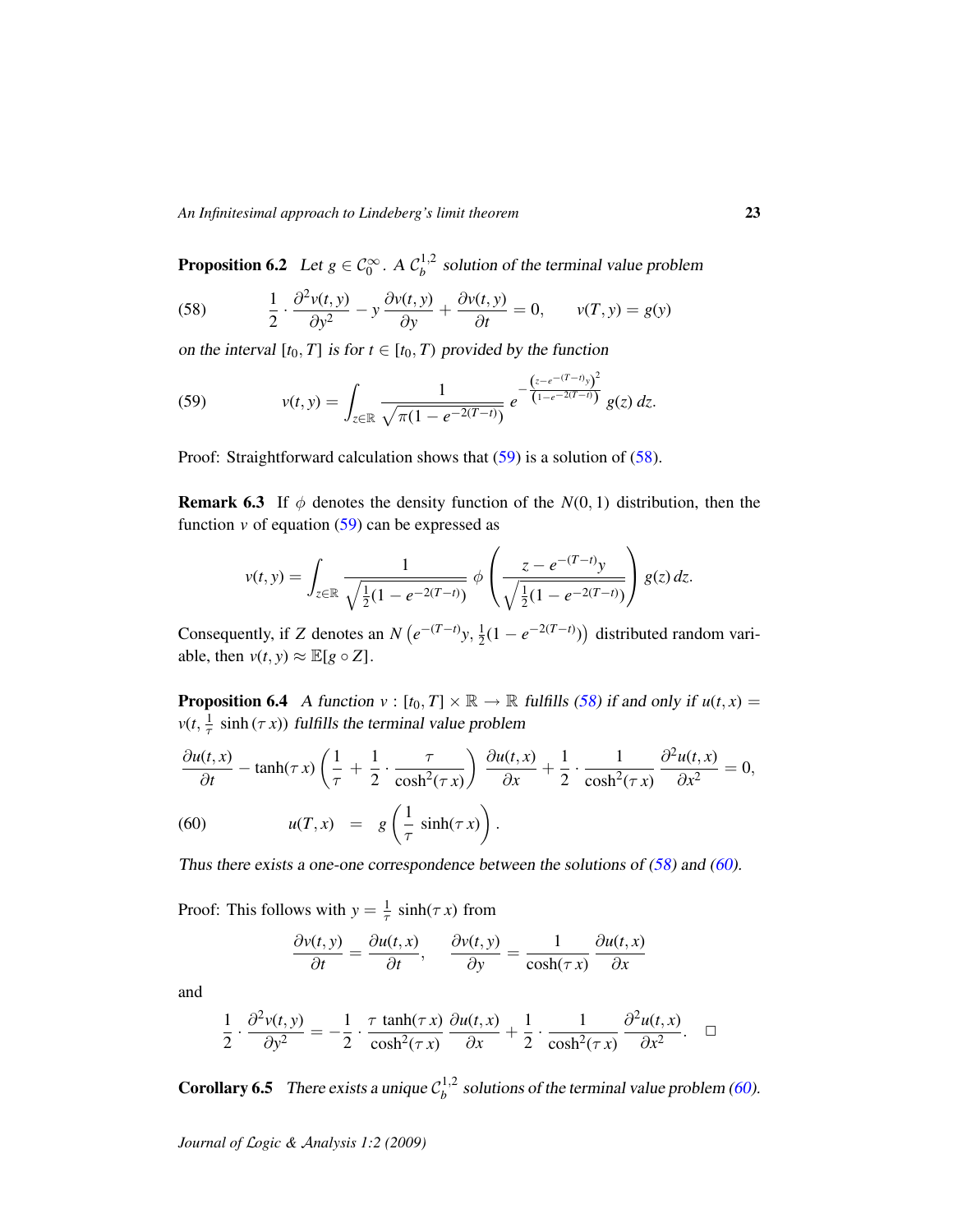Proof: A solution  $v(t, y)$  of [\(58\)](#page-22-5) exists by Proposition [6.2](#page-22-0) and thus by Proposition [6.4](#page-22-2) there also exists a solution  $u(t, x) = v(t, \frac{1}{\tau} \sinh(\tau x))$  of [\(60\)](#page-22-6). The functions

$$
a(t,x) = -\tanh(\tau x) \left(\frac{1}{\tau} + \frac{1}{2} \cdot \frac{\tau}{\cosh^2(\tau x)}\right) \text{ and } b(t,x) = \frac{1}{\cosh^2(\tau x)}
$$

are for any fixed  $\tau \in (0, \infty)$  bounded and calculation gives that the solution *u* of [\(60\)](#page-22-6) - obtained from the solution [\(59\)](#page-22-4) of equation [\(58\)](#page-22-5) by Proposition [6.4](#page-22-2) - is an element of  $\mathcal{C}_h^{1,2}$  $b^{1,2}$ . Thus we obtain by Corollary [4.9](#page-11-3) and transfer that the solution  $u(t, x)$  of the terminal value problem  $(60)$  is unique.

<span id="page-23-0"></span>**Example 6.6** Let  $\tau \in (0, \infty)$  be standard and let  $\Xi$  be a triangular approximation of white noise on  $[t_0, T]$ . Let  $a : [t_0, T] \times \mathbb{R} \to \mathbb{R}$  and  $\sigma : [t_0, T] \times \mathbb{R} \to \mathbb{R}$  be given by

$$
a(x) = -\tanh(\tau x) \left( \frac{1}{\tau} + \frac{1}{2} \cdot \frac{\tau}{\cosh^2(\tau x)} \right) \text{ and } \sigma(x) = \frac{1}{\cosh(\tau x)}
$$

Let  $\Delta t_{i,j}$  = Var( $\xi_{i,j}$ ). Let  $t_{i,j}$  be given by  $t_{i,0} = t_0$  and  $t_{i,j+1} = t_{i,j} + \Delta t_{i,j}$ . Let stochastic processes  $\mathcal{X}_i$  recursively be defined by:

$$
\mathcal{X}_i(t_0) = x_0, \quad \Delta \mathcal{X}_i(t_{i,j}) = a(\mathcal{X}_i(t_{i,j})) \; \Delta t_{i,j} + \sigma(\mathcal{X}_i(t_{i,j})) \; \xi_{i,j}
$$

and

$$
\mathcal{X}_i(t_{i,j+1}) = \mathcal{X}_i(t_{i,j}) + \Delta \mathcal{X}_i(t_{i,j}).
$$

Then  $(\mathcal{X}_i(T))_{i \in \mathbb{N}}$  S-converges approximately to a random variable  $\mathcal{X}_\infty$  that fulfills  $\mathcal{X}_{\infty} = \frac{1}{\tau} \operatorname{arsinh}(\tau \mathcal{Z})$  for an  $N(e^{-(T-t_0)}y_0, \frac{1}{2})$  $\frac{1}{2}(1 - e^{-2(T-t_0)})$  distributed random variable  $\mathcal Z$  with  $y_0 = \frac{1}{\tau} \sinh(\tau x_0)$ .

Proof: Note that the hypotheses of Remark [5.5](#page-20-1) are fulfilled. Thus by Remark 5.5  $\mathcal{X}_i(T)$ S-converges approximately to a random variable  $\mathcal{X}_{\infty}$ . Let  $\sinh_{\tau}(x) := \frac{1}{\tau} \sinh(\tau x)$ . We conclude from Remark [5.5](#page-20-1) (or Theorem [5.4\)](#page-19-0) with  $f = g \circ \sinh_\tau$ , Proposition [6.2,](#page-22-0) Remark [6.3](#page-22-1) and Corollary [6.5](#page-22-3) that

$$
(\forall^{st} g \in C_0^{\infty}) \left( \frac{\mathbb{E}[g \circ \sinh_{\tau} \circ \mathcal{X}_{\infty}] \approx u^{g \circ \sinh_{\tau}}(t_0, x_0) = \nu^g(t_0, y_0) \approx \mathbb{E}[g \circ \widetilde{\mathcal{Z}}] \right)
$$

with  $\widetilde{\mathcal{Z}}$  an *N*  $(e^{-(T-t)}y_0, \frac{1}{2})$  $\frac{1}{2}(1 - e^{-2(T-t)})$  distributed random variable and  $y_0 = \frac{1}{\tau} \sinh(\tau x_0)$ . Thus if we let  $\mathcal{Z} := \sinh_\tau \circ \mathcal{X}_\infty$  then

$$
\forall^{\mathit{st}} g \in \mathcal{C}_0^\infty \quad \mathbb{E}[g \circ \mathcal{Z}] = \mathbb{E}[g \circ \sinh_\tau \circ \mathcal{X}_\infty] \approx \mathbb{E}[g \circ \widetilde{\mathcal{Z}}]
$$

and thus  $\mathcal Z$  is also  $N(e^{-(T-t)}y_0, \frac{1}{2})$  $\frac{1}{2}(1 - e^{-2(T-t)})$  distributed.  $\Box$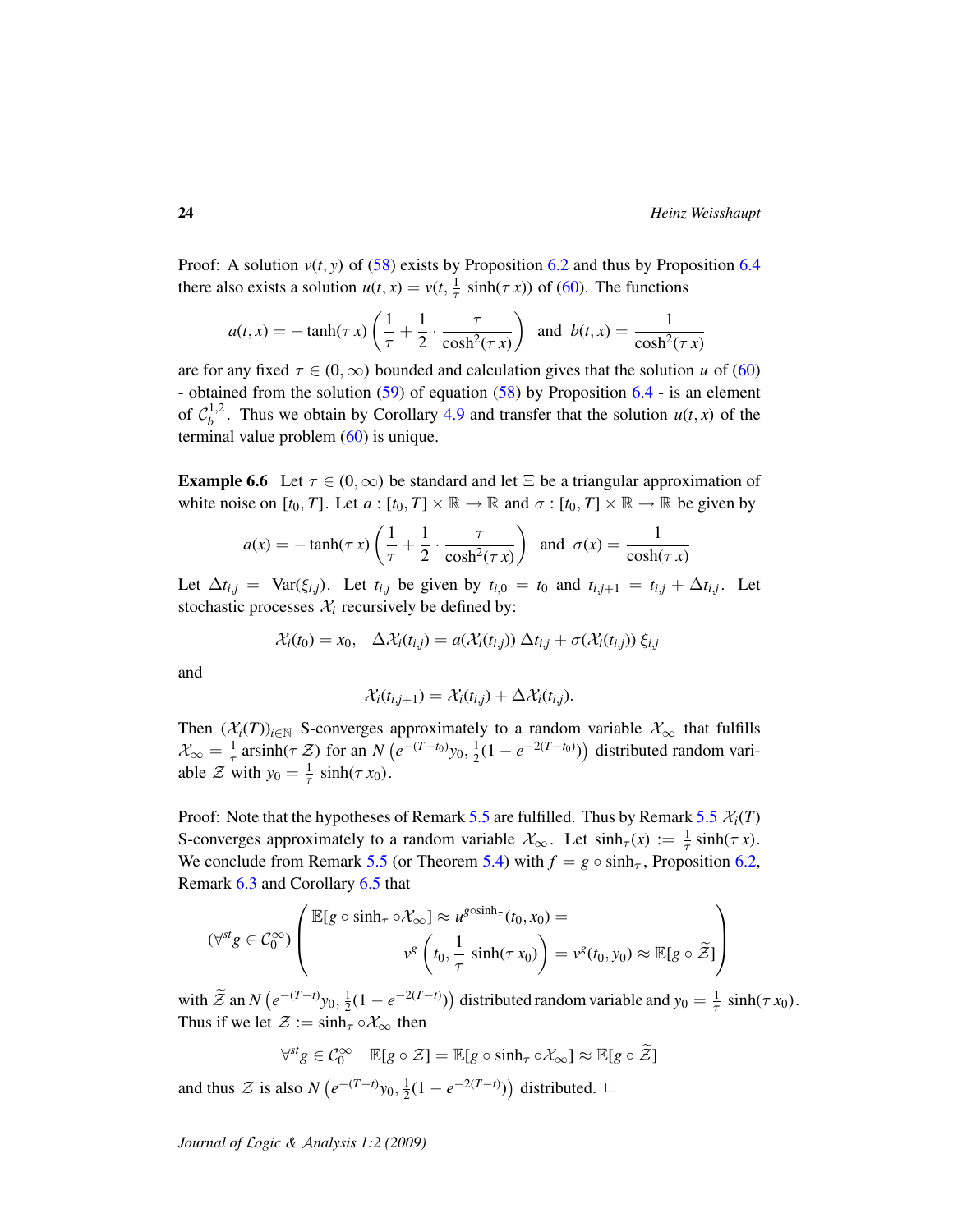# A Appendix

**Definition A.1** Given a function  $g: \Omega \to \mathbb{R}$  we let  $g^{(n)} := g \cdot 1\!\!1_{\{x \mid -n \le g(x) \le n\}}$ .

We show that the infinitesimal Lindeberg condition displayed by equation [\(12\)](#page-7-1) of this article is equivalent with the near Lindeberg condition given by equation (14.1) of [\[27\]](#page-28-7). For this purpose we display the near Lindeberg condition (14.1) of [\[27\]](#page-28-7):

A family of random variables  $(\delta W_t)_{t \in [t_0...T]}$  fulfills the near Lindeberg condition if

<span id="page-24-1"></span>(61) 
$$
\forall^{\mathsf{st}} \varepsilon > 0 \; \mathbb{E}\left[\sum_{t \in [t_0...T)} (\delta W_t)^2\right] \approx \mathbb{E}\left[\sum_{t \in [t_0...T)} (\delta W_t^{(\varepsilon)})^2\right].
$$

<span id="page-24-0"></span>Lemma A.2 Suppose that we are given a family of real valued random variables  $(\delta W_t)_{t \in [t_0...T]}$  with distributions  $\nu_t$ . Then the infinitesimal Lindeberg condition [\(12\)](#page-7-1) and the near Lindeberg condition [\(61\)](#page-24-1) are equivalent.

Proof: We show [\(61\)](#page-24-1)  $\Rightarrow$  [\(12\)](#page-7-1) first. Formula (61) is, by the linearity of the expectation and the fact that

(62) 
$$
(\delta W_t)^2 \ge (\delta W_t^{(\varepsilon)})^2,
$$

equivalent with

<span id="page-24-3"></span><span id="page-24-2"></span>
$$
\forall^{st} \varepsilon > 0 \quad \sum_{t \in [t_0...T)} \mathbb{E} \left[ (\delta W_t)^2 - (\delta W_t^{(\varepsilon)})^2 \right] < \varepsilon.
$$

This implies by Proposition [2.3](#page-4-1) that

(63) 
$$
\exists \eta \approx 0 \sum_{t \in [t_0...T)} \mathbb{E} \left[ (\delta W_t)^2 - (\delta W_t^{(\eta)})^2 \right] < \eta.
$$

Formula [\(63\)](#page-24-2) is equivalent with our infinitesimal Lindeberg condition [\(12\)](#page-7-1). Thus [\(61\)](#page-24-1)  $\Rightarrow$  [\(12\)](#page-7-1) has been proved and it remains to be shown that (12) implies [\(61\)](#page-24-1).

Formula [\(12\)](#page-7-1) is equivalent with [\(63\)](#page-24-2). Since  $\eta \leq \varepsilon$  implies that

<span id="page-24-4"></span>
$$
\sum_{t\in [t_0...T)} \mathbb{E}\left[ (\delta W_t)^2 - (\delta W_t^{(\varepsilon)})^2 \right] \leq \sum_{t\in [t_0...T)} \mathbb{E}\left[ (\delta W_t)^2 - (\delta W_t^{(\eta)})^2 \right],
$$

we obtain from  $(63)$  and  $(62)$  that

(64) 
$$
\forall^{\mathsf{st}} \varepsilon > 0 \quad \sum_{t \in [t_0...T)} \mathbb{E} \left[ (\delta W_t)^2 - (\delta W_t^{(\varepsilon)})^2 \right] \approx 0.
$$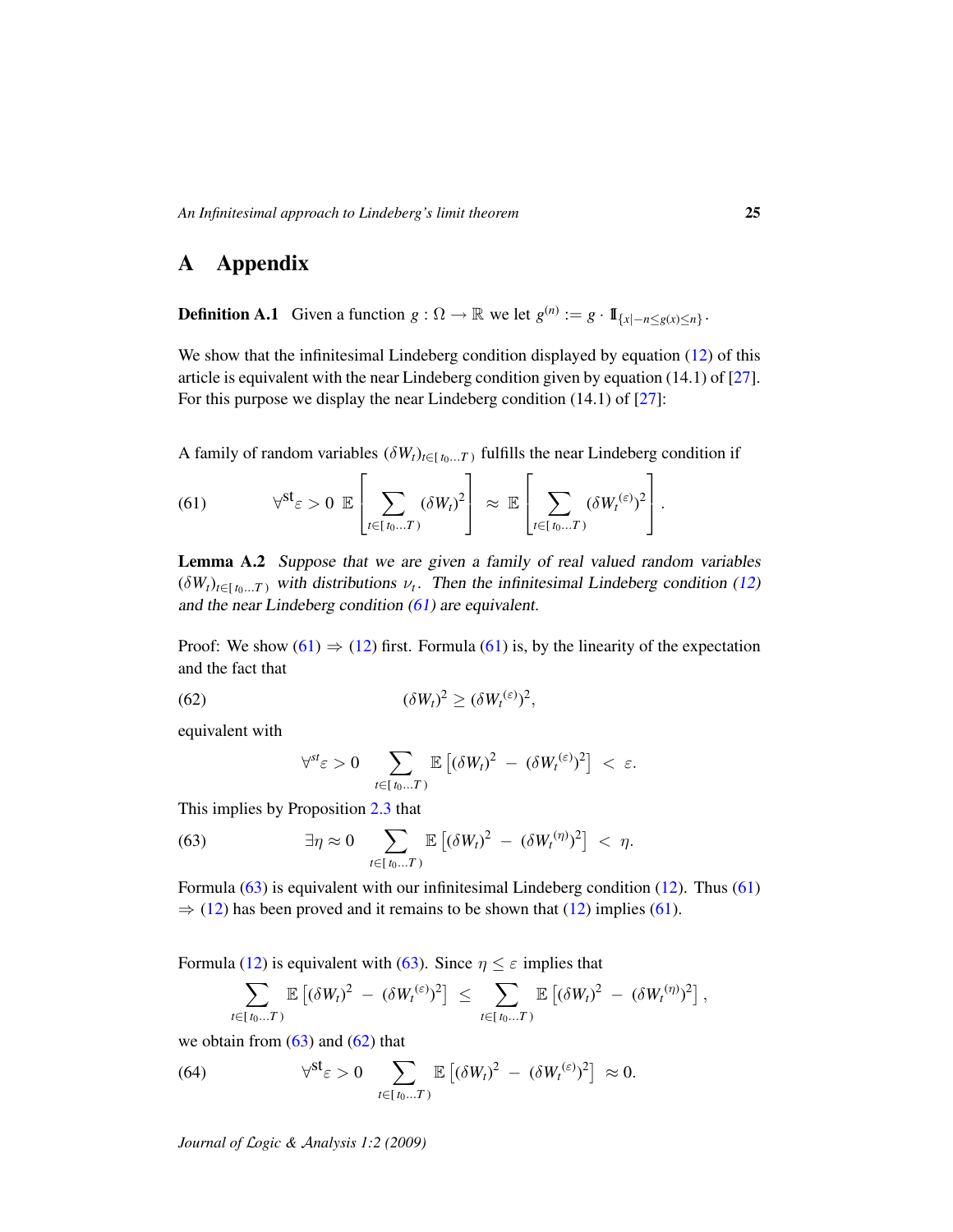Formula [\(64\)](#page-24-4) implies by the linearity of the expectation that [\(61\)](#page-24-1) holds. Thus [\(12\)](#page-7-1)  $\Rightarrow$ [\(61\)](#page-24-1) has been established and the lemma has been proved.  $\Box$ 

There exists a further condition  $(65)$  that - although seemingly weaker than  $(61)$  - turns out to be equivalent with  $(61)$ . To state this condition we need the following definition:

**Definition A.3** Given a function  $g : \Omega \to \mathbb{R}$  we let  $g|_{\Omega}^n := \max(\min(g, n), -n)$ .

Lemma A.4 Suppose that we are given a family of real valued random variables  $(\delta W_t)_{t \in [t_0...T]}$  with distributions  $\nu_t$ . Then the equivalent conditions [\(12\)](#page-7-1) and [\(61\)](#page-24-1) are further equivalent with

(65) 
$$
\forall^{st} \varepsilon > 0 \ \mathbb{E} \left[ \sum_{t \in [t_0...T)} (\delta W_t)^2 \right] \approx \mathbb{E} \left[ \sum_{t \in [t_0...T)} (\delta W_t | \varepsilon)^2 \right].
$$

Proof: We show  $(61) \Rightarrow (65) \Rightarrow (12)$  $(61) \Rightarrow (65) \Rightarrow (12)$  $(61) \Rightarrow (65) \Rightarrow (12)$  $(61) \Rightarrow (65) \Rightarrow (12)$  $(61) \Rightarrow (65) \Rightarrow (12)$ . Since

<span id="page-25-0"></span>
$$
\sum_{t\in [t_0...T)} (\delta W_t)^2 \ge \sum_{t\in [t_0...T)} (\delta W_t|^{\varepsilon})^2 \ge \sum_{t\in [t_0...T)} (\delta W_t^{(\varepsilon)})^2,
$$

we obtain that  $(61) \Rightarrow (65)$  $(61) \Rightarrow (65)$  $(61) \Rightarrow (65)$  holds and it remains to be show that  $(65) \Rightarrow (12)$  $(65) \Rightarrow (12)$ . Formula [\(65\)](#page-25-0) is, by the linearity of the expectation and the fact that

$$
(\delta W_t)^2 \geq (\delta W_t | \epsilon^{\epsilon})^2,
$$

equivalent with

<span id="page-25-1"></span>
$$
\forall^{\scriptscriptstyle{St}}\varepsilon>0\quad \sum_{t\in [t_0...T)}\mathbb{E}\left[(\delta W_t)^2\;-\;(\delta W_t|^{\varepsilon})^2\right]\;<\;\varepsilon.
$$

This implies by Proposition [2.3](#page-4-1) that

(66) 
$$
\exists \hat{\eta} \approx 0 \sum_{t \in [t_0...T)} \mathbb{E} \left[ (\delta W_t)^2 - (\delta W_t | \hat{\eta})^2 \right] < \hat{\eta}.
$$

Formula [\(66\)](#page-25-1) is equivalent with

<span id="page-25-2"></span>(67) 
$$
\exists \hat{\eta} \approx 0 \sum_{t \in [t_0...T)} \left[ \int_{|y| \geq \hat{\eta}} (y^2 - \hat{\eta}^2) d\nu_t(y) \right] < \hat{\eta}.
$$

Formula [\(67\)](#page-25-2) implies that

<span id="page-25-3"></span>
$$
(68) \ \exists \hat{\eta} \approx 0 \ \sum_{t \in [t_0...T)} \left[ \int_{|y| \geq 2\hat{\eta}} \hat{\eta}^2 \ d\nu_t(y) \right] < \sum_{t \in [t_0...T)} \left[ \int_{|y| \geq 2\hat{\eta}} (y^2 - \hat{\eta}^2) \ d\nu_t(y) \right] < \hat{\eta}.
$$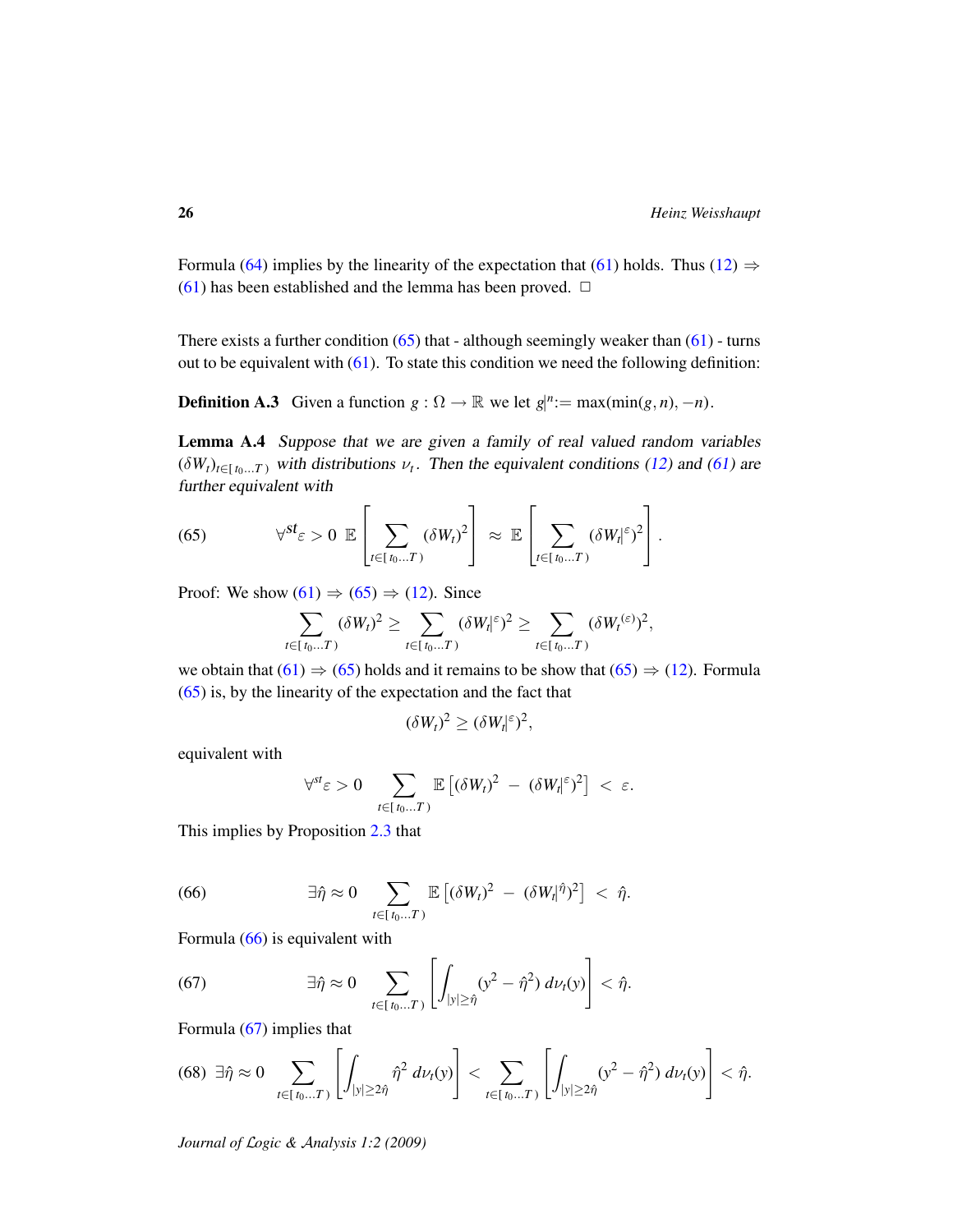From [\(68\)](#page-25-3) we obtain that

(69)

<span id="page-26-6"></span>
$$
\exists \hat{\eta} \approx 0 \sum_{t \in [t_0...T)} \left[ \int_{|y| \ge 2\hat{\eta}} y^2 d\nu_t(y) \right] =
$$
  

$$
\sum_{t \in [t_0...T)} \left[ \int_{|y| \ge 2\hat{\eta}} (y^2 - \hat{\eta}^2) d\nu_t(y) \right] + \sum_{t \in [t_0...T)} \left[ \int_{|y| \ge 2\hat{\eta}} \hat{\eta}^2 d\nu_t(y) \right] < 2\hat{\eta}.
$$

Letting  $\eta = 2\hat{\eta}$  we finally obtain [\(12\)](#page-7-1) from [\(69\)](#page-26-6). Thus [\(65\)](#page-25-0)  $\Rightarrow$  (12) has been proved.  $\Box$ 

Acknowledgement: I would like to thank the following persons for discussion either concerning the content of this paper or techniques in- and the logical and philosophical background of nonstandard analysis, that inspired me and helped me to write the paper: R. M. Anderson, E. Benoît, I. Van den Berg, N. Cutland, E. Dolejsi, H. Ploss, G. Pflug, M. Reeken, D. Schwabel.

I would further like to thank the referees for their excellent work; especially I would like to thank them for pointing out a serious mistake in a proof of a previously submitted (November 2006) and rejected precursor of this article. I would also like to thank I. Van den Berg for pointing out the same mistake to me.

# References

- <span id="page-26-0"></span>[1] Anderson, Robert M. A nonstandard representation for Brownian motion and Ito integration. *Isr. J. Math.*, 25, 15-46 (1976); doi[:10.1007/BF02756559](http://dx.doi.org/10.1007/BF02756559)
- <span id="page-26-4"></span>[2] Anderson, Robert M.; Rashid, Salim A nonstandard characterization of weak convergence. *Proc. Am. Math. Soc.* 69, 327-332 (1978); doi[:10.2307/2042621.](http://dx.doi.org/10.2307/2042621)
- <span id="page-26-1"></span>[3] Benoît, E. Random walks and stochastic differential equations. *Nonstandard analysis in practice.* Diener, Francine (ed.); Diener, Marc (ed.) Universitext. Berlin: Springer-Verlag. (1995).
- <span id="page-26-2"></span>[4] Van den Berg, I. Equations paraboliques et intégrales de chemins finies avec applications financières. http://math1.unice.fr/ rgr/prepubli.html
- <span id="page-26-5"></span>[5] Van den Berg, I. *Principles of infinitesimal stochastic and financial analysis.* Singapore: World Scientific. (2000).
- <span id="page-26-3"></span>[6] Capiński, M.; Cutland, N. Statistical solutions of stochastic Navier-Stokes equations. *Indiana Univ. Math. J.* 43, No.3, 927-940 (1994). doi[:10.1512/iumj.1994.43.43040.](http://dx.doi.org/10.1512/iumj.1994.43.43040)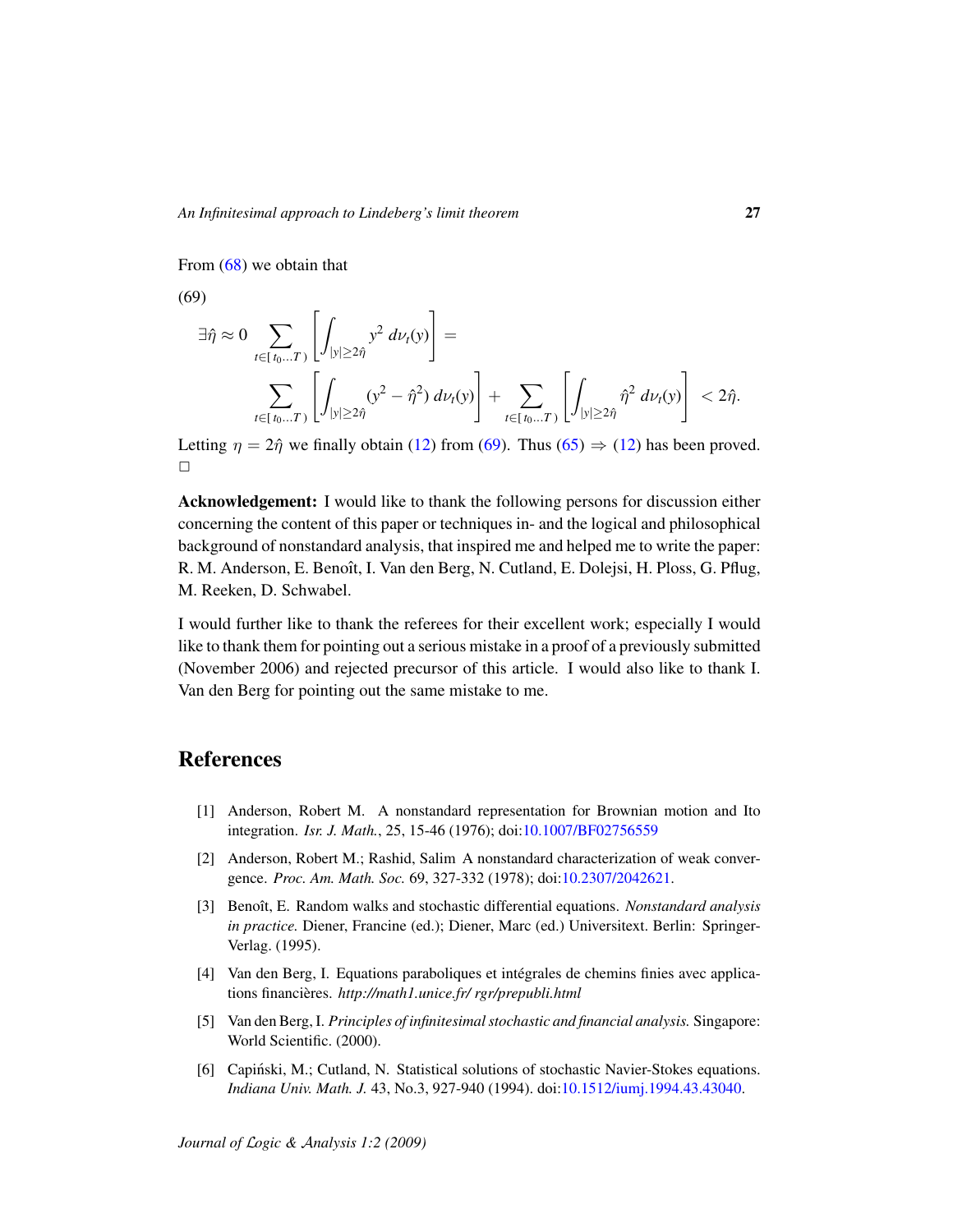- <span id="page-27-9"></span>[7] Capiński, M.; Cutland, N. Foias and Hopf statistical solutions for stochastic Navier-Stokes equations. *Stochastics and Stochastics Rep.* 52, No.3-4, 193-205 (1995).
- <span id="page-27-4"></span>[8] Cutland, N.J. *Loeb measures in practice: Recent advances. EMS lectures 1997.* Lecture Notes in Mathematics. 1751. Berlin: Springer. (2000).
- <span id="page-27-6"></span>[9] Cutland, N.J.; Ng, S.-A. A nonstandard approach to the Malliavin calculus in Albeverio, Sergio A. (ed.) et al. *Advances in analysis, probability and mathematical physics: contributions of nonstandard analysis.* Kluwer Academic Publishers. Math. Appl., Dordr. 314, 149-170 (1995).
- <span id="page-27-11"></span>[10] Diener, F; Diener M. Tutorial. *Nonstandard analysis in practice.* Diener, Francine (ed.); Diener, Marc (ed.) Universitext. Berlin: Springer-Verlag. (1995).
- <span id="page-27-15"></span>[11] Dudley, R.M. *Real analysis and probability. Repr.* Cambridge Studies in Advanced Mathematics. 74. Cambridge: Cambridge University Press, 2002.
- <span id="page-27-7"></span>[12] Fajardo, S.; Keisler, J. *Model theory of stochastic processes.* Lecture Notes in Logic. 14. Urbana, IL: Association for Symbolic Logic. Natick, MA: A K Peters, (2002).
- <span id="page-27-10"></span>[13] Friedman, A. *Partial differential equations of parabolic type.* Englewood Cliffs, N.J.: Prentice-Hall, Inc. (1964).
- <span id="page-27-2"></span>[14] Gard, T. *Introduction to stochastic differential equations.* Pure and Applied Mathematics, Marcel Dekker 114. New York etc.: Marcel Dekker, Inc. (1988).
- <span id="page-27-12"></span>[15] Kanovei, V.; Reeken, M. *Nonstandard analysis, axiomatically.* Springer Monographs in Mathematics. Berlin: Springer. (2004).
- <span id="page-27-3"></span>[16] Karatzas, I.; Shreve, S. *Brownian motion and stochastic calculus. 2nd ed.* Graduate Texts in Mathematics, 113. New York etc.: Springer-Verlag. (1991).
- <span id="page-27-8"></span>[17] Keisler, H.J. Stochastic differential equations with extra properties, in Arkeryd, Leif O. (ed.) et al., *Nonstandard analysis: theory and applications.* Kluwer Academic Publishers. NATO ASI Ser., Ser. C, Math. Phys. Sci. 493, 259-277 (1997).
- <span id="page-27-1"></span>[18] Kloeden, P.; Platen, E. *Numerical solution of stochastic differential equations.* Applications of Mathematics. 23. Berlin: Springer-Verlag. (1992).
- <span id="page-27-13"></span>[19] Koudjeti F., Van den Berg I. Neutrices, external numbers, and external calculus. *Nonstandard analysis in practice.* Diener, Francine (ed.); Diener, Marc (ed.) Universitext. Berlin: Springer-Verlag. (1995).
- <span id="page-27-0"></span>[20] Lapeyre, B.; Pardoux, E.; Sentis, R. *Introduction to Monte-Carlo methods for transport and diffusion equations. Translated from the French by Alain Craig and Fionn Craig.* Oxford Texts in Applied and Engineering Mathematics 6. Oxford: Oxford University Press. (2003).
- <span id="page-27-14"></span>[21] Lindstrøm, T. An invitation to nonstandard analysis. (English) Nonstandard analysis and its applications, Pap. Conf., Hull/UK 1986, Lond. Math. Soc. Stud. Texts 10, 1-105 (1988).
- <span id="page-27-5"></span>[22] Lindstrøm, T. Hyperfinite stochastic integration. I, II, III *Math. Scand.* 46, 265-292, 293-314, 315-331 (1980).